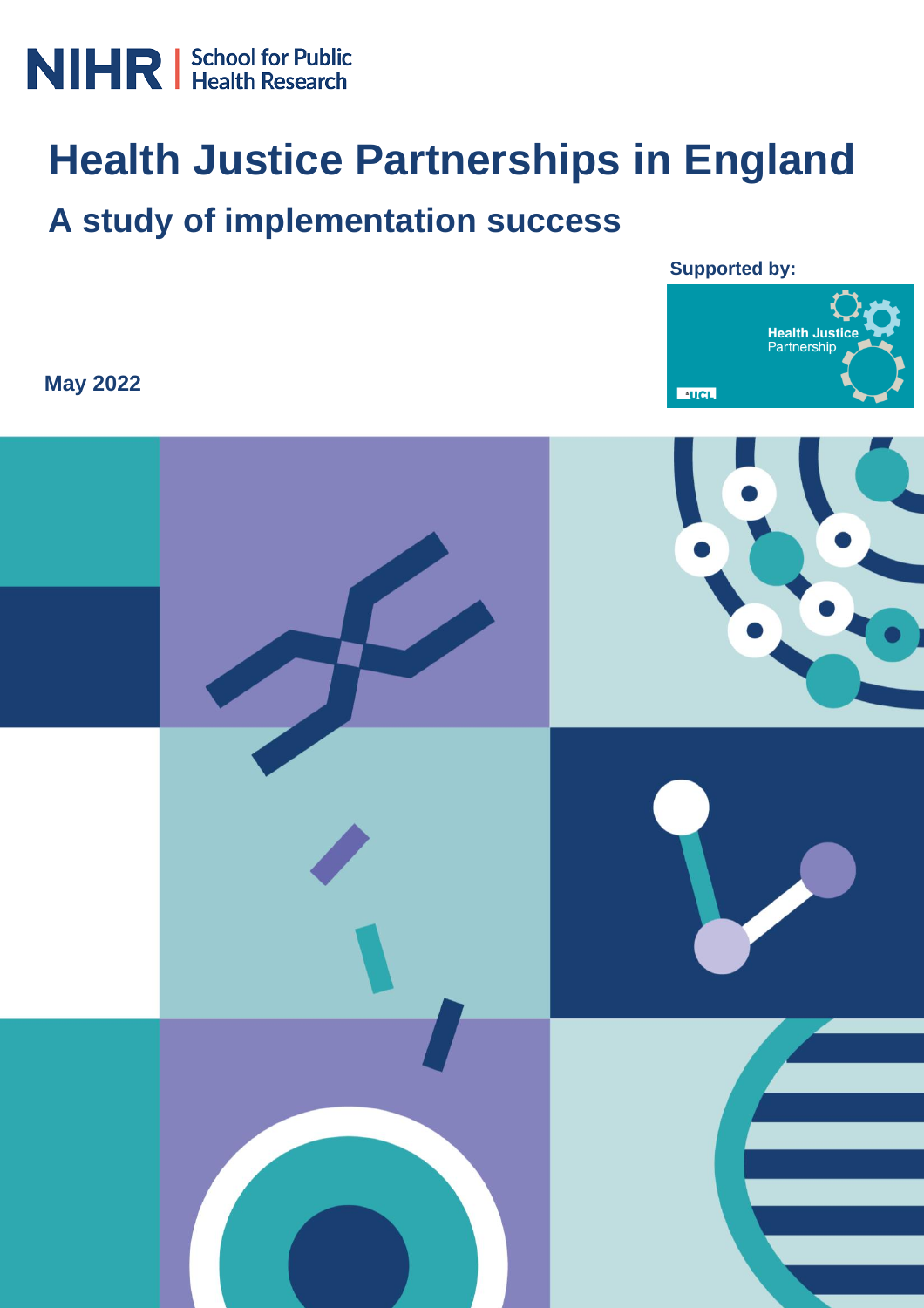

# **Contents**

|                                                                | Page           |
|----------------------------------------------------------------|----------------|
| <b>Executive summary</b>                                       | $\mathbf{2}$   |
| <b>Introduction and context</b>                                | 5              |
| Why is civil justice relevant to health?                       | 5              |
| What are health-justice partnerships?                          | 5              |
| What can health-justice partnerships achieve?                  | 6              |
| Why are health-justice partnerships important now?             | $\overline{7}$ |
| Why was this research conducted?                               | $\overline{7}$ |
| <b>About the research</b>                                      | 8              |
| Aims and research questions                                    | 8              |
| Study design and setting                                       | 8              |
| Data collection and analysis                                   | 8              |
| <b>Findings and discussion</b>                                 | 9              |
| Overview of the case study partnerships                        | 9              |
| How did the teams work together?                               | 11             |
| What encouraged or prevented engagement?                       | 12             |
| What actions can be taken to facilitate collaborative working? | 14             |
| Reflections on wider issues affecting partnership working      | 15             |
| What were the impacts of partnership working?                  | 16             |
| The benefits of service links                                  | 16             |
| The added value of closer collaboration                        | 17             |
| What affected sustainability of the partnerships?              | 19             |
| What enabled or prevented continued resourcing?                | 19             |
| What actions can be taken to support sustainability?           | 21             |
| Reflections on wider issues affecting sustainability           | 22             |
| <b>Recommendations</b>                                         | 24             |
| <b>References</b>                                              | 26             |
|                                                                | 1              |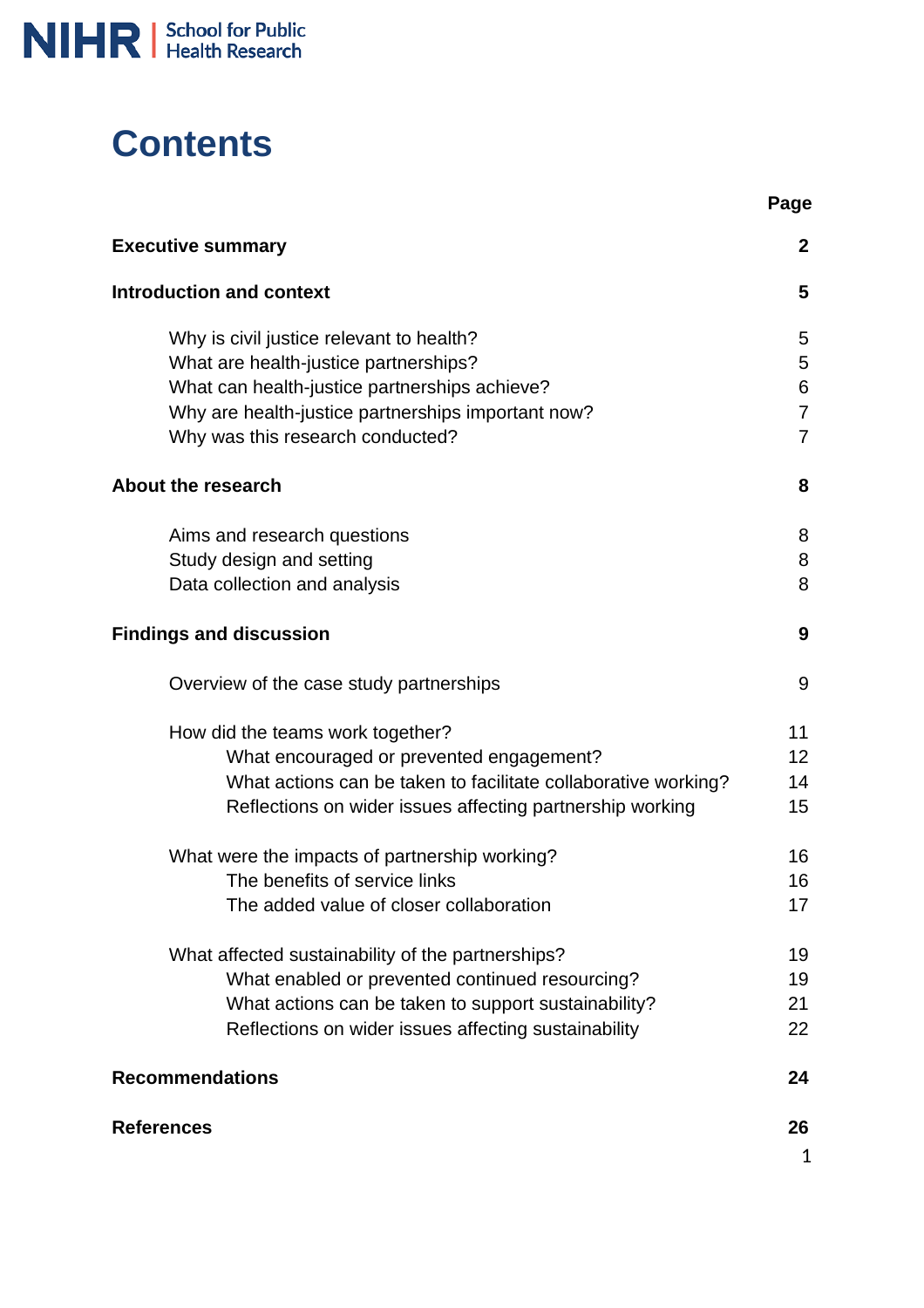

# **Executive Summary**

# **Purpose of this document**

This report summarises the findings of recent research, exploring how health justice partnerships can be implemented successfully. The report describes how these partnerships can operate and identifies factors which contribute to positive service outcomes. It provides evidence-based recommendations to support good practice.

# **Introduction and context**

The law provides citizens with rights and entitlements to protect them from destitution and guarantee basic standards for living and working. Social welfare law covers issues relating to welfare benefits, debt, housing and employment, among others.

Health-justice partnerships are collaborations between health services and organisations specialising in welfare rights. The partnerships allow people to access legal advice and assistance through the health service where they are receiving care. These partnerships provide an integrated response to patients' needs.

Welfare rights advice services help people to defend their rights and secure their legal entitlements. This addresses social and economic issues that are harmful to health and are root causes of health inequality.

# **About the research**

This research was undertaken to explore how health-justice partnerships in England are designed and delivered, and identify factors that could contribute to implementation success. Nine partnerships participated in the research as case studies, representing diverse regions and healthcare settings.

# **Findings and discussion**

# **Collaborative working between teams**

Different approaches had been taken to integrating services, including co-location, direct referral systems, and multi-disciplinary team working. The healthcare and welfare rights teams worked together in different ways, which varied from close collaborative teamwork to more limited interactions and communication.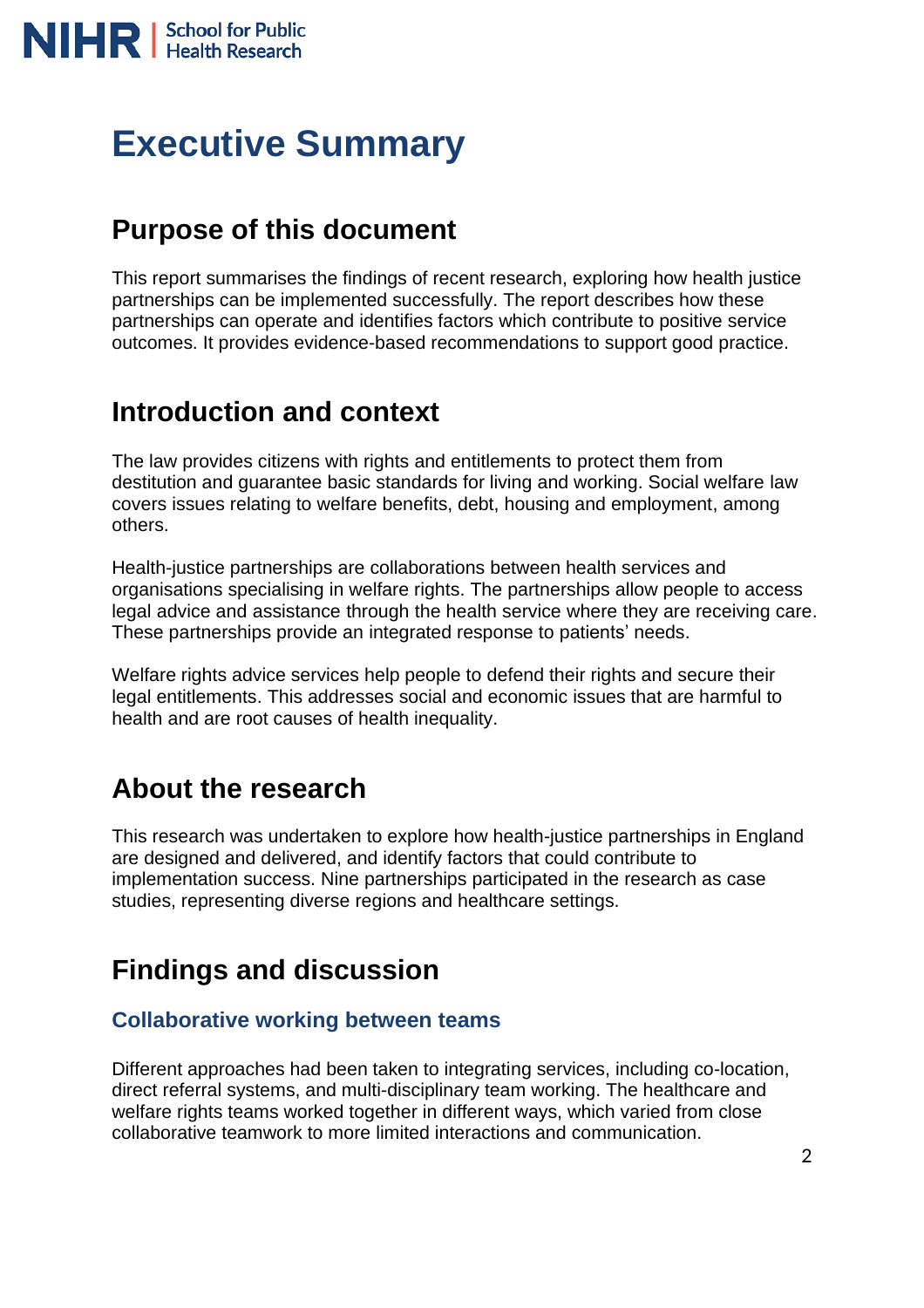

Collaborative working between teams was affected by several factors. These included personal willingness (beliefs and attitudes towards inter-agency working), practical ability (having the knowledge, opportunities, and systems to work together) and confidence (developing the trust, relationships and habits to work in new ways).

Collaborative teamwork could be facilitated by promoting and championing the partnership, providing information and training to build knowledge and skills, creating opportunities for the teams to interact and communicate, and providing regular feedback on the outcomes of referrals. Strong leadership played a critical role in encouraging and facilitating engagement.

# **Impacts of partnership working**

The partnerships led to a range of positive outcomes for patients, staff and organisations. Some of the benefits were due to having links between the services (co-location and referral systems) and the beneficial work of the welfare rights advisors. These outcomes were reported across all the case studies, and included:

- Having a valuable resource to meet patients' welfare needs
- Allowing care teams to focus on caring
- Providing easier access to legal assistance for individuals
- Achieving positive welfare outcomes for individuals
- Supporting and improving mental health
- Providing a more positive patient experience
- Supporting hospital discharge (for inpatient services)

Other impacts came about through closer collaborative working between healthcare professionals and welfare rights teams, which provided a more coordinated approach to supporting individuals. These impacts included:

- Ensuring more consistent and timely access to advice
- Facilitating access to medical evidence for welfare casework
- Producing better success rates for welfare claims
- Providing more seamless support for service users
- Improving staff knowledge and expertise

# **Sustainability of partnerships**

The case study partnerships varied in their age, with examples of up to 30 years of existence. Three partnerships were discontinued during or shortly before the research taking place, with funding issues being behind each service closure.

The maintenance of funding for the partnerships was influence by several issues. These included funder willingness (views on the importance, quality and value of the service), ability (the availability of funds and other material resources), and confidence to fund (drawing on evidence, reputation and local relationships to inform decision-making).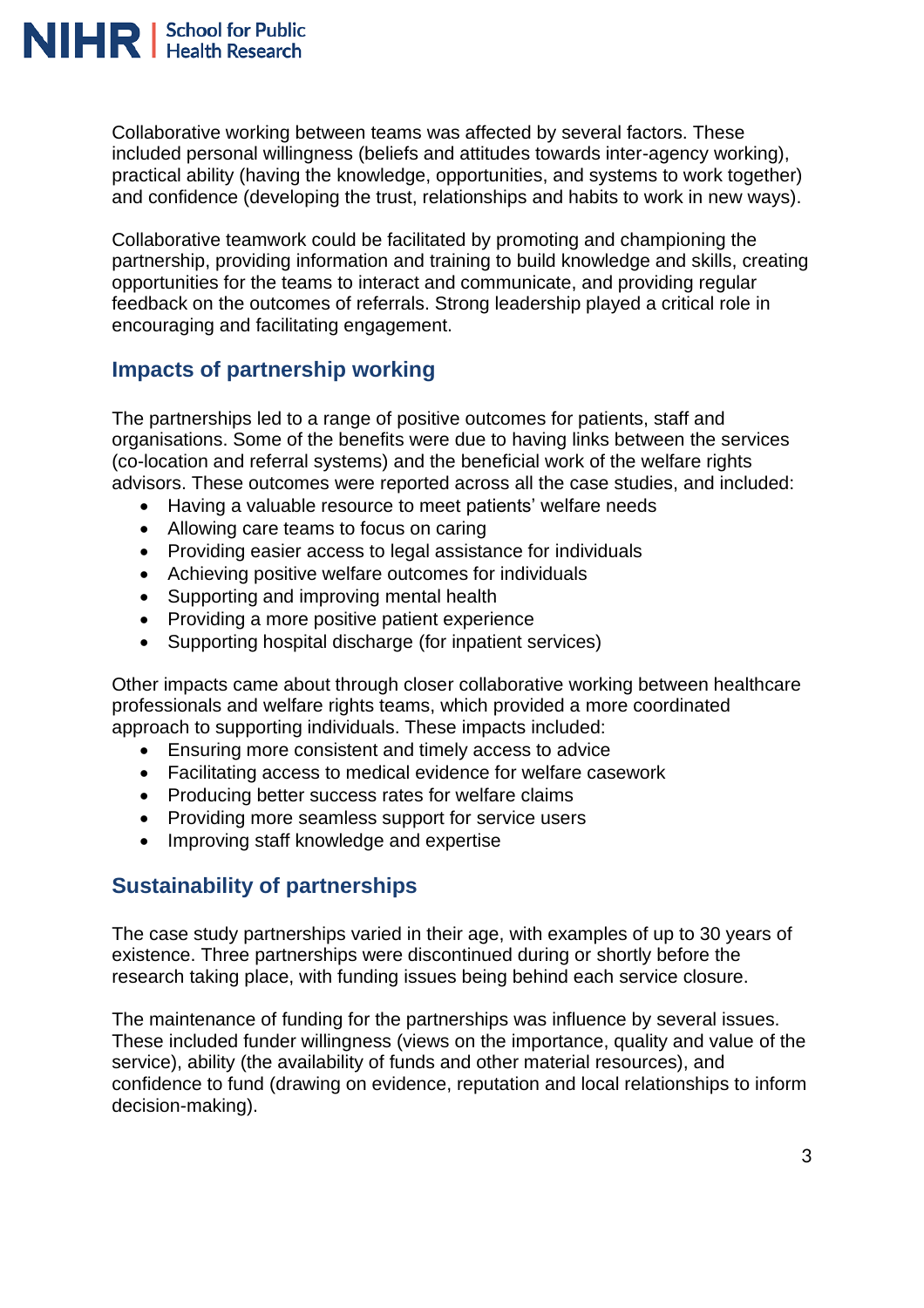

Sustainability could be supported by evaluating the service effectively to demonstrate its achievements, championing and promoting the service widely, building strong relationships at strategic level, and working with partner organisations to jointly resource the work. Strong and passionate leaders were critical in building and maintaining support for the partnerships, but wider economic circumstances also had significant influence.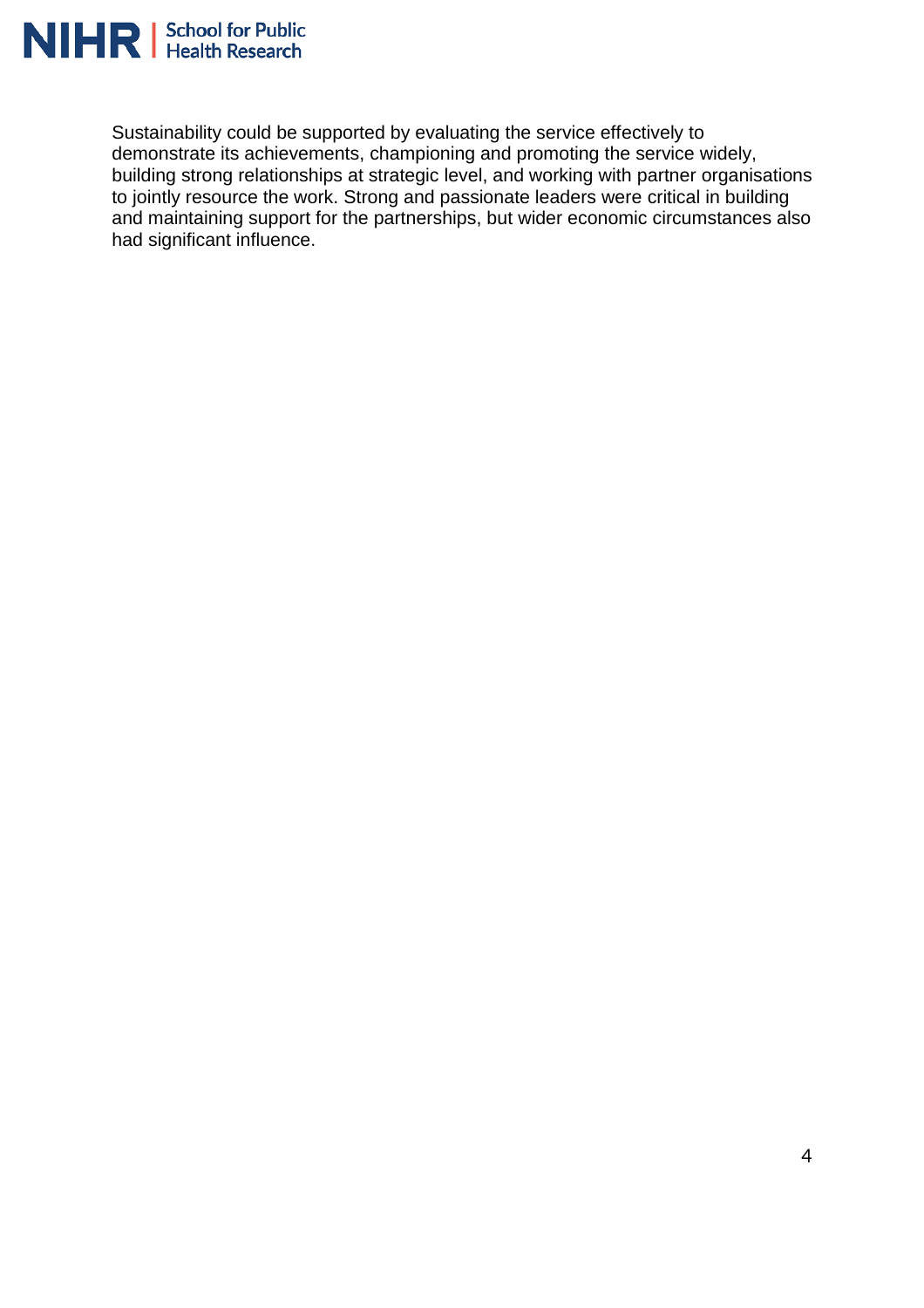# **Introduction and context**

# **Why is civil justice relevant to health?**

The law provides citizens with rights and entitlements, which aim to protect people from destitution, ensure access to essential services, and guarantee minimum standards for living and working conditions. These areas of law are collectively referred to as 'social welfare law', and relate to issues such as welfare benefits, debt, housing, employment, education, community care and immigration<sup>1</sup>.

When individuals experience social welfare problems, but cannot defend their rights, this can lead to situations including financial strain, over-indebtedness, homelessness, poor living conditions, exclusion from work or education, and lack of access to public services and support<sup>2</sup>. These social and economic conditions are strongly harmful to health and largely affect the poorer people in society<sup>3</sup>. Indeed, in the health field, they are recognised as 'social determinants of health', which underpin significant inequalities in health across the population<sup>4</sup>.

The law can provide a remedy for individuals facing hardship due to social welfare problems. With appropriate advice and assistance, legal rights and entitlements can be enforced and personal circumstances improved. This provides a powerful means for taking action to address underlying social causes of poor health $^5$ .

Poor health can also lead to social welfare legal problems. For example, living with a serious physical or mental condition can significantly affect an individual's work capability, income, and support needs<sup>6</sup>. People in poor health may develop social welfare issues related to their health condition, and may present to health services needing assistance with welfare rights.

# **What are health-justice partnerships?**

Health-justice partnerships are collaborations between health services and organisations specialising in welfare rights (which can include welfare benefits, debt, housing, employment, education, community care and immigration). Welfare rights advice can be provided by different types of organisations, including local authorities, charities, law centres and other pro bono legal services.

The welfare rights advice services are integrated with patient care, allowing people to access legal assistance through the health service they are attending. The welfare rights services may be physically located in the healthcare setting so that people can have advice appointments while on site, and/or they may access the service via a direct referral from a member of their care team. Health-justice partnerships involve communication and joint working between healthcare professionals and welfare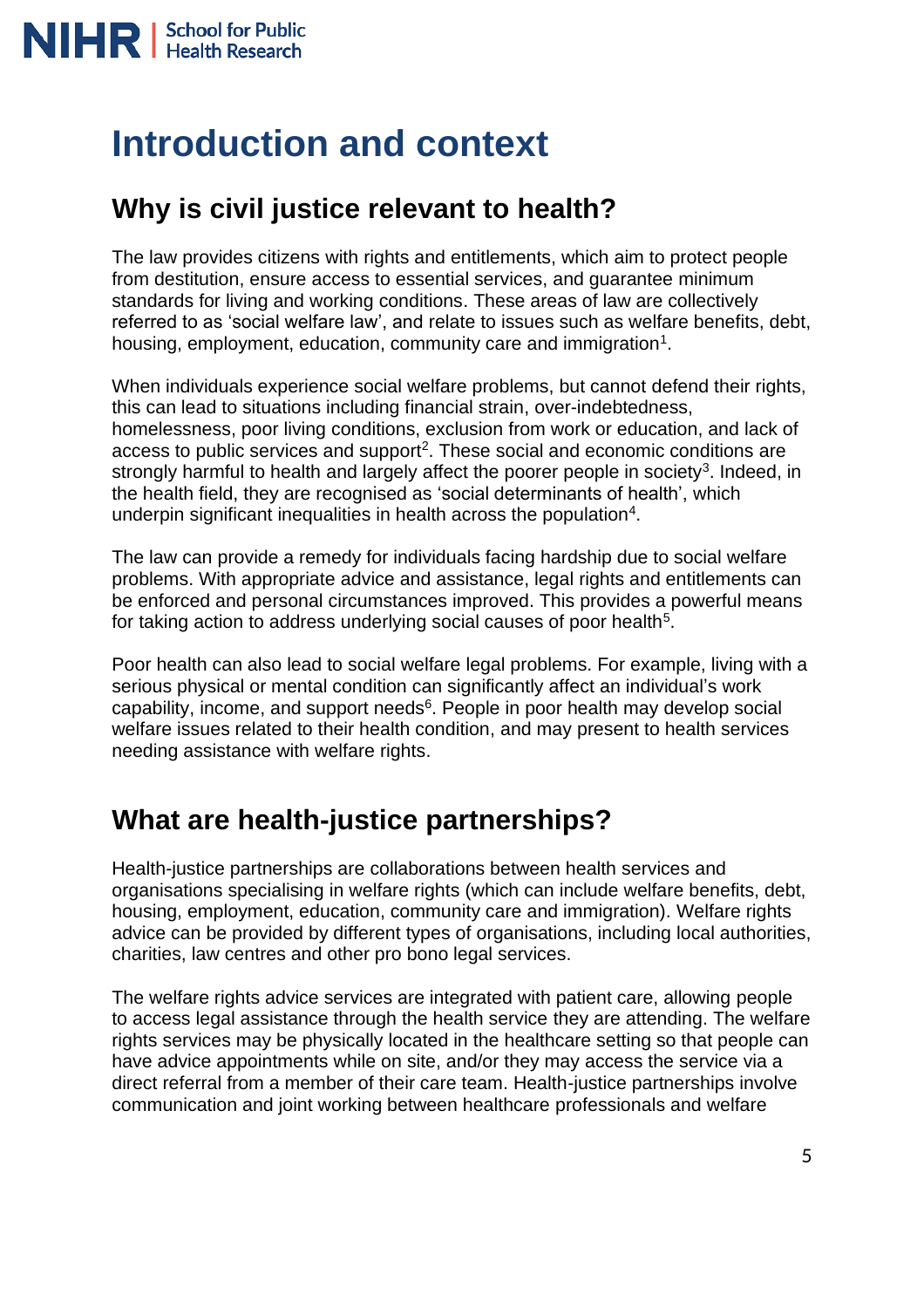

rights advisors, in order to provide a coordinated response to the health and welfare needs of individuals.

These partnerships exist across England in a wide variety of forms, and may be referred to using diverse terminology. They are based in many health settings, including GP practices, hospital departments, hospices, mental health and community health services, among others<sup>7</sup>.

Health-justice partnerships also exist in other UK countries and across the world. Nationwide action has been taken in Scotland and Wales to co-locate welfare rights advice services within healthcare settings<sup>8,9</sup>. National networks are already well developed in Australia<sup>10</sup> and the United States<sup>11</sup>, which provide support and coordination for health-justice partnerships. Further examples can be found in Canada and New Zealand.

# **What can health-justice partnerships achieve?**

Health-justice partnerships can have different aims and objectives, depending on the population needs and local setting. A recent review of research from across the world gathered evidence on their benefits<sup>12</sup>. The impacts can be summarised under the following themes:

- **Improving access to legal assistance for those in need:** Delivering welfare rights advice in health settings can encourage and facilitate help-seeking, and many people using these services would not otherwise access appropriate assistance.
- **Resolving legal problems that are harmful to health:** Welfare rights advice services effectively support incomes, reduce financial strain and improve other social and economic circumstances.
- **Supporting and improving mental health and wellbeing:** There is good evidence for improvements in mental wellbeing resulting from the improvements in individuals' social and economic circumstances.
- **Supporting and improving patient care:** Partnership working provides a more comprehensive and holistic approach to care, patients value the personalised service and continuity of support.
- **Providing a resource for health services and staff:** Healthcare professionals value having in-house assistance with social welfare issues, which may reduce workloads and improve job satisfaction.
- **Addressing inequalities and driving systemic change:** Some welfare rights services undertake social policy work and legal action, which can address health risks for whole communities.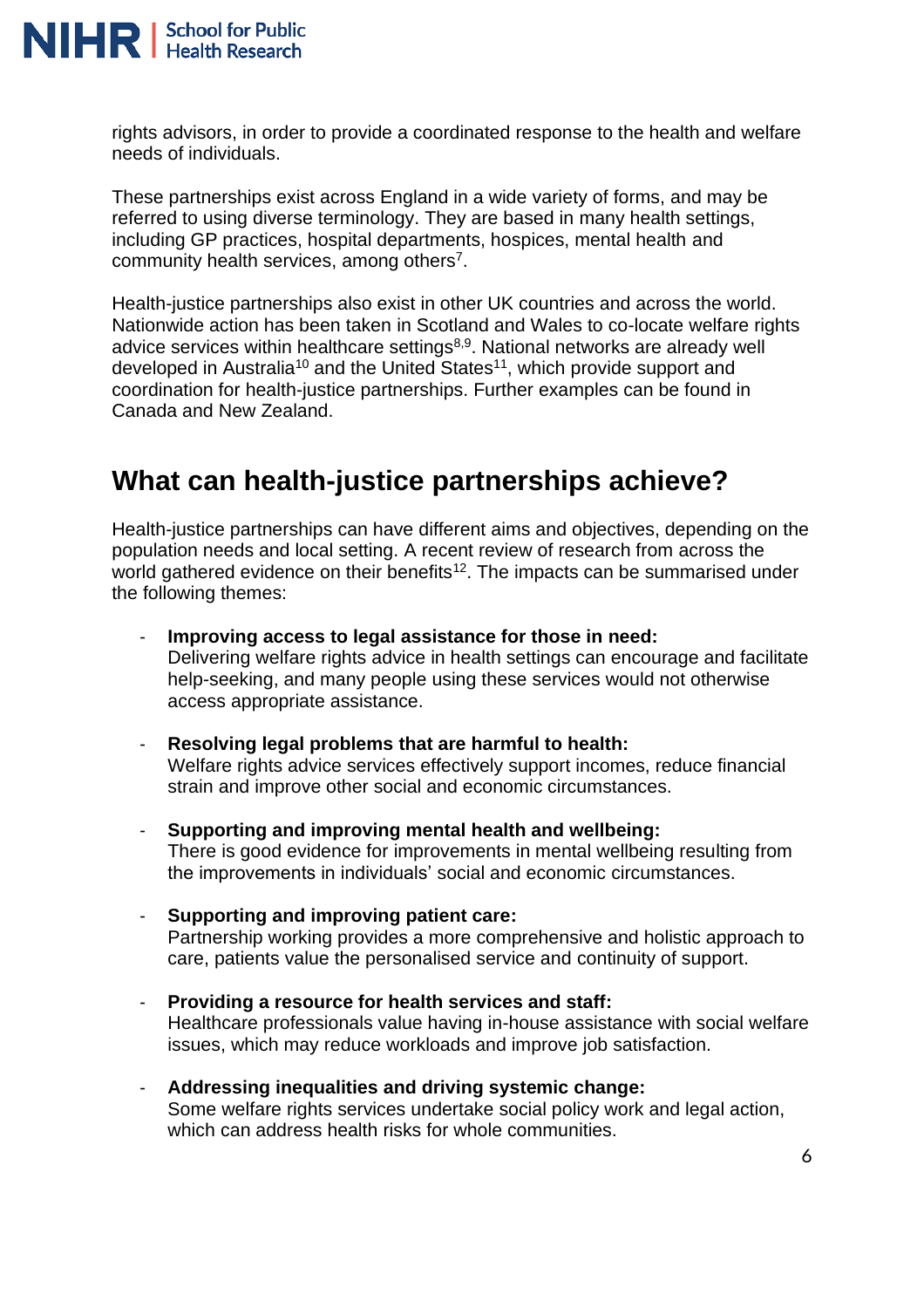# **Why are health-justice partnerships important now?**

The last decade has seen a significant increase in the levels of need for welfare support in the population. A number of factors have contributed to this, including the economic impacts of the 2008 financial crisis, the subsequent cuts to welfare benefits introduced with austerity policies, and more recently the effects of the Covid-19 pandemic<sup>13–15</sup>. Simultaneously, the provision of welfare rights advice services has fallen due to reduced funding for local authorities and cuts to the scope of legal aid<sup>16</sup>. Ensuring access to justice for those with social welfare legal needs has become increasingly challenging. It is therefore important that the remaining welfare rights advice services can reach people efficiently and effectively. Integrating services can help to ensure swift and targeted access in a time and place of need.

In recent years, health policies have advocated for greater cross-sector collaboration with services providing non-medical support for patients. There are various aims for this integration, including to promote health, prevent illness, support independence, reduce health inequalities, personalise care and improve the responsiveness of health services to individual needs $17,18$ . Welfare rights advice addresses the most fundamental needs for economic, material and social resources. It helps to improve living conditions and quality of life among more deprived groups, and as such is a critical intervention in the health system response to health inequalities and prevention of ill health.

# **Why was this research conducted?**

Our previous work had identified health-justice partnerships across the country and provided insight into some of their key features and activities<sup>7</sup>. However, the experiences of practitioners highlighted that there could be significant challenges in delivering and maintaining these partnerships in practice. One commonly reported problem was difficulty developing effective team working between services, so that staff would work collaboratively in supporting individuals. Another was difficulty keeping the service running over time, with resource problems leading to a high turnover rate of projects. These issues seemed to be affecting the ability of partnerships to embed properly and deliver an impactful service, and there was therefore a need to understand in more detail what was causing these difficulties. The aim of the study was to inform recommendations for successful implementation of health-justice partnerships in the English context.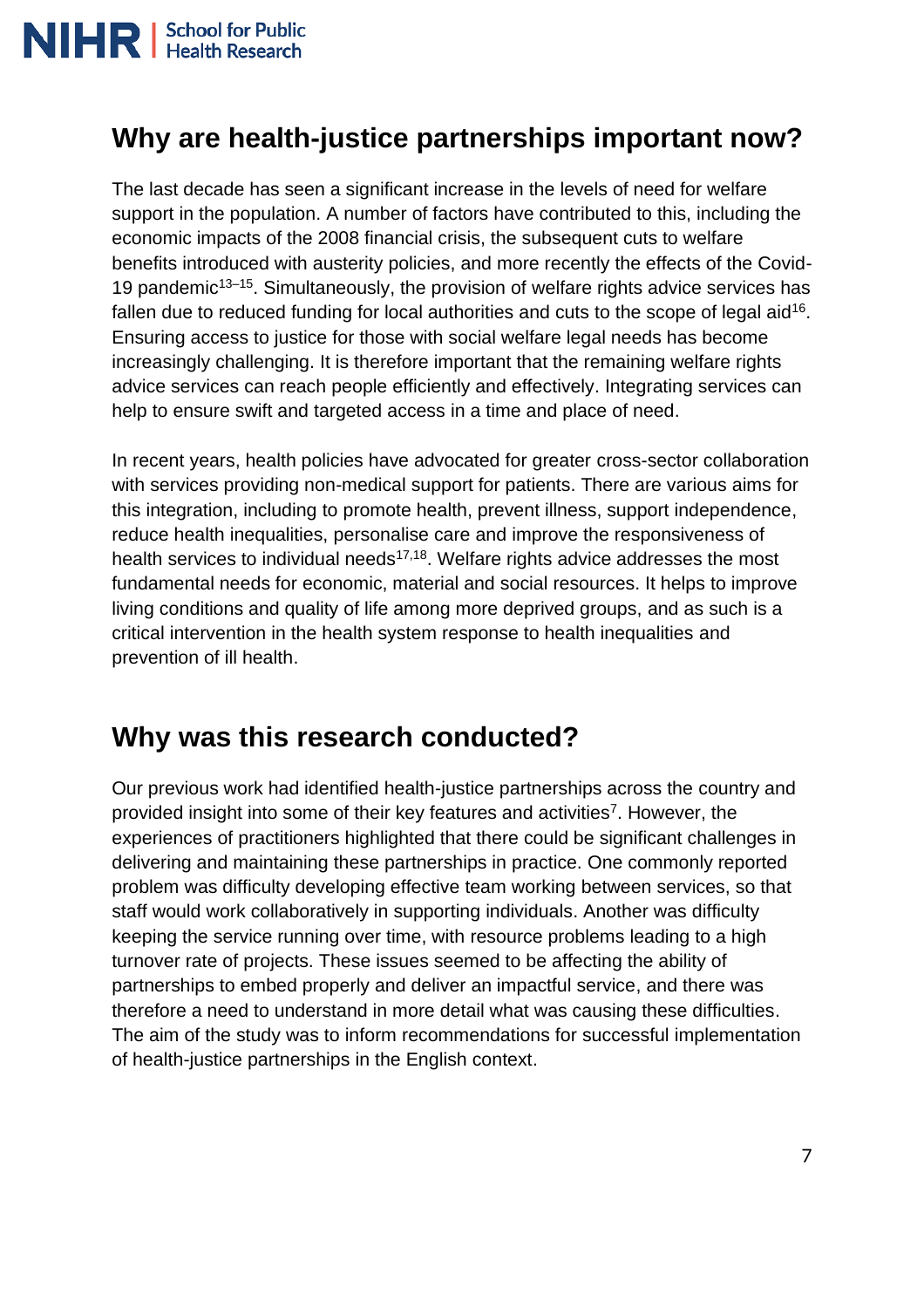# **About the research**

This research was undertaken as part of a PhD studentship funded by the NIHR School for Public Health Research (SPHR) and the NIHR Collaboration for Applied Health Research and Care (CLAHRC) North Thames. The research was jointly supervised by academics in the UCL Department of Applied Health Research, UCL Faculty of Laws and King's College London Department of Psychological Medicine.

# **Aims and research questions**

This research aimed to explore the factors affecting successful implementation of health-justice partnerships, in order to inform recommendations for practice.

The broad research question guiding the work was 'How can health-justice partnerships be implemented successfully?' More specifically, this study aimed to identify factors that influenced differences in the success of health-justice partnerships at an organisational level.

Three outcomes were explored in the study:

- Collaborative working between healthcare and welfare rights teams
- Impacts of partnership working
- Sustainability of the partnerships over time

# **Study design and setting**

The research used a comparative case study design. Nine health-justice partnerships participated as case studies in the research. They were based in different regions of England, and were chosen to reflect a broad range of health settings, populations and approaches to partnership working.

# **Data collection and analysis**

Data were collected through one-to-one semi-structured interviews with staff working in the partnerships. This included frontline staff in both healthcare and welfare rights advice services, as well as those in management and funding roles. Data were analysed using qualitative methods (thematic analysis and process tracing).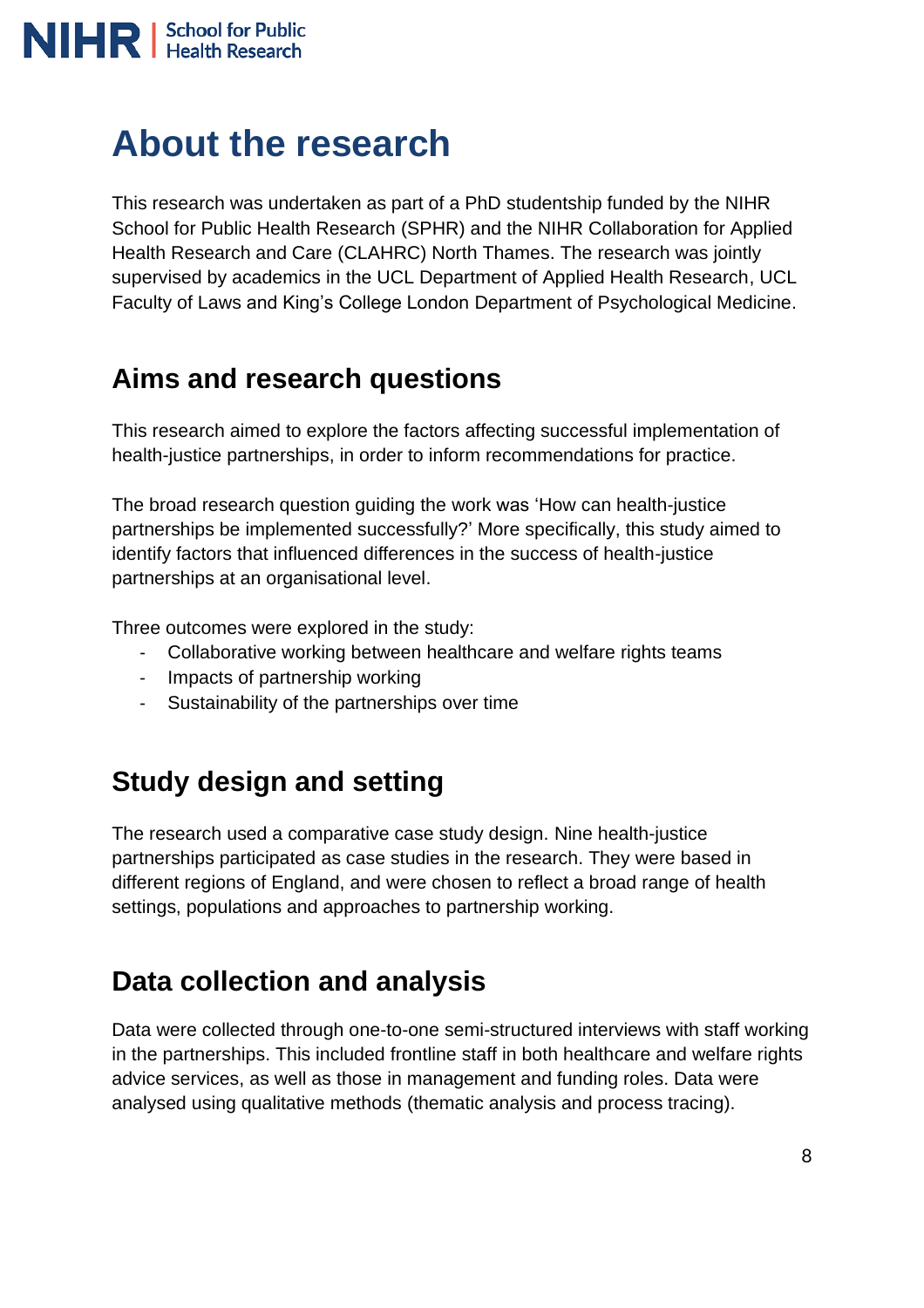

# **Findings and discussion**

# **Overview of the case study partnerships**

# **Geographical location and population**

Services from different regions of England participated in the research, displayed in Figure 1. Some provided a service for the general population and were delivered through primary care (GP practices). Others focused on the needs of a discrete population, which included children and people with cancer, mental health issues and HIV. These services were delivered through hospitals, hospices and community mental health teams.



*Figure 1: Map of case study partnerships*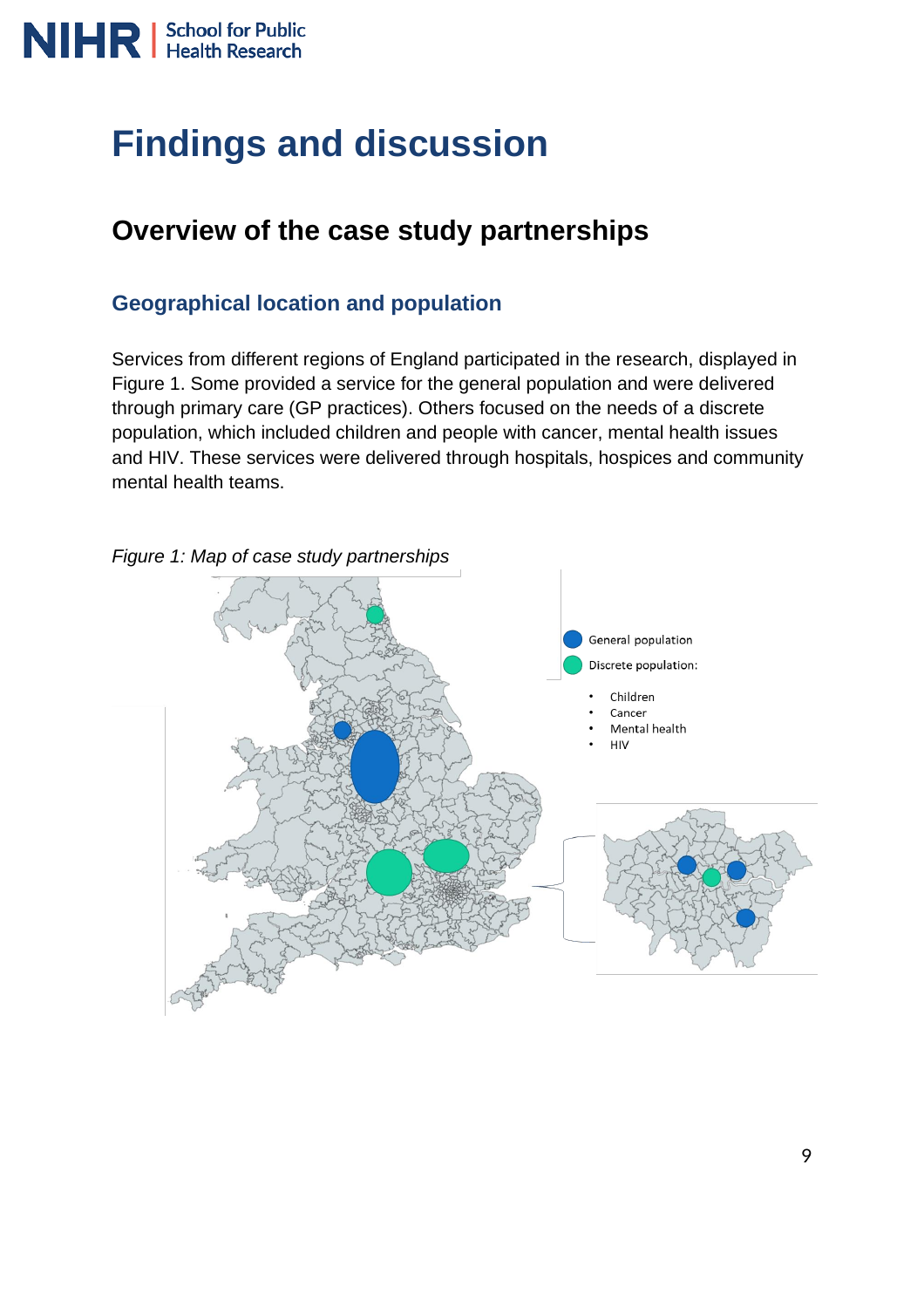

# **Welfare rights issues**

Three services specialised in welfare benefits, and the others provided advice on several areas of social welfare law. The most common issues experienced by patients related to welfare benefits, debt and housing.

## **Advice delivery**

Welfare rights advice was largely provided by charities (six services) but included two local authority services and one law clinic. Advice was largely delivered face-toface (pre-Covid), however two services were largely remote: one involved placing telephones (free landlines) in each GP practice, offering a direct line to the advice team that patients could use at any time. The other was a call service taking referrals from all local health and social care services as well as patient self-referrals.

## **Connections between services**

Co-location of the services was common, with welfare rights advisors attending in person to provide appointments for patients in their place of care. All of the partnerships had referral systems to connect patients directly with the welfare rights service. Two also involved multi-disciplinary team working, in which welfare rights advisors became fully integrated members of care teams. Two services were multiagency partnerships, in which the NHS worked with a number of local charities (including the welfare rights service) to coordinate a range of non-medical support for the population.

## **Funding sources**

The services were funded by different sources, including charities, local authorities, the NHS, a university, and multiple or joint streams. Some had funding that was renewed annually, others were contracted for between 2 and 4 years.

"We acknowledge that the area we cover is deprived, and that can have a knock-on effect on some people's health. So if we can increase their financial literacy and make sure they're aware of their rights and entitlements, we can in some way try and increase the health of the location as well, and do something for the levels of poverty they're living in". Advice service manager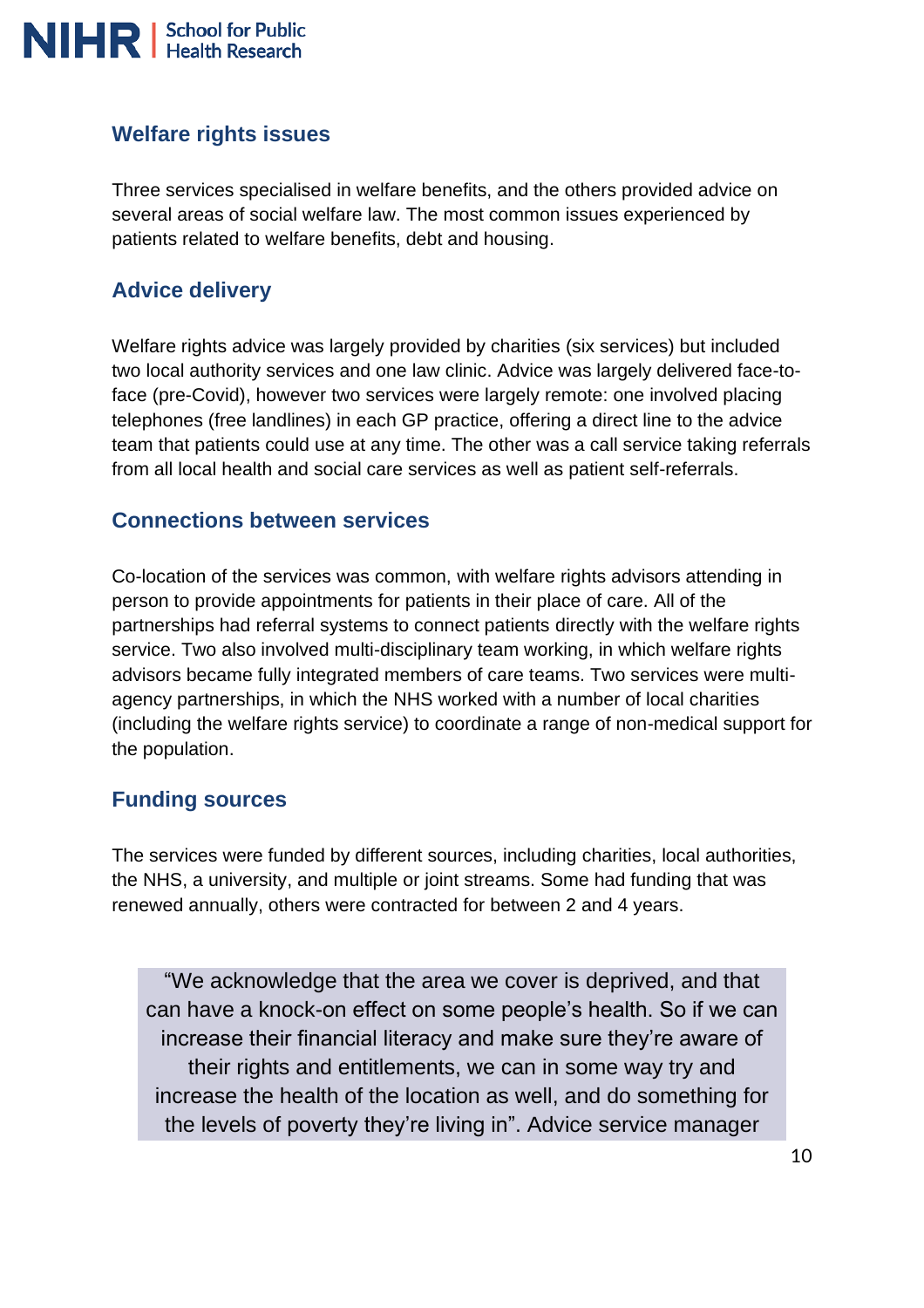

# **How did the teams work together?**

# **Activities of partnership working**

Table 1 summarises how the healthcare professionals and welfare rights teams worked together on a daily basis. In some cases, this was mostly limited to making or receiving referrals, while in other partnerships there was a more close and collaborative approach to joint working.

| <b>Activity</b>       | What was involved                                                     |
|-----------------------|-----------------------------------------------------------------------|
| Identifying patient / | Healthcare professionals would identify patients' need for welfare    |
| client needs          | support, through discussions or formal assessments. Welfare rights    |
|                       | advisors would sometimes identify unaddressed health needs. This      |
|                       | provided a basis for making referrals within the partnership.         |
| Making referrals      | Healthcare professionals would connect the patient to the welfare     |
| between the services  | rights service through initiating a referral or booking an            |
|                       | appointment. Welfare rights teams could also refer to healthcare      |
|                       | where necessary.                                                      |
| Exchanging            | Information on personal needs and circumstances was often critical    |
| information about     | in supporting welfare applications. With patients' consent,           |
| personal needs and    | professionals would work together to source and provide               |
| circumstances         | information, including health records and supporting letters.         |
| Making joint          | Professionals would work together in other ways to support an         |
| contributions to the  | individual's case, including liaising about the situation, discussing |
| casework              | appropriate responses and coordinating the input that was needed      |
|                       | from each team.                                                       |
| Providing each other  | Welfare rights advisors assisted healthcare teams by explaining       |
| with professional     | welfare regulations, helping them understand situations, and          |
| advice and support    | equipping them with information to pass on to patients. Healthcare    |
|                       | professionals could also help welfare rights teams to understand      |
|                       | the impact of health conditions on someone's capabilities. This       |
|                       | allowed both teams to perform more highly in their roles.             |
| Providing feedback    | Teams would communicate with each other about the progress a          |
| on patient / client   | patient was making, and inform the referring professional about       |
| progress and          | outcomes that had been achieved. This informed the ongoing care       |
| outcomes              | and support provided.                                                 |

*Table 1: Activities of joint working between healthcare and welfare rights teams*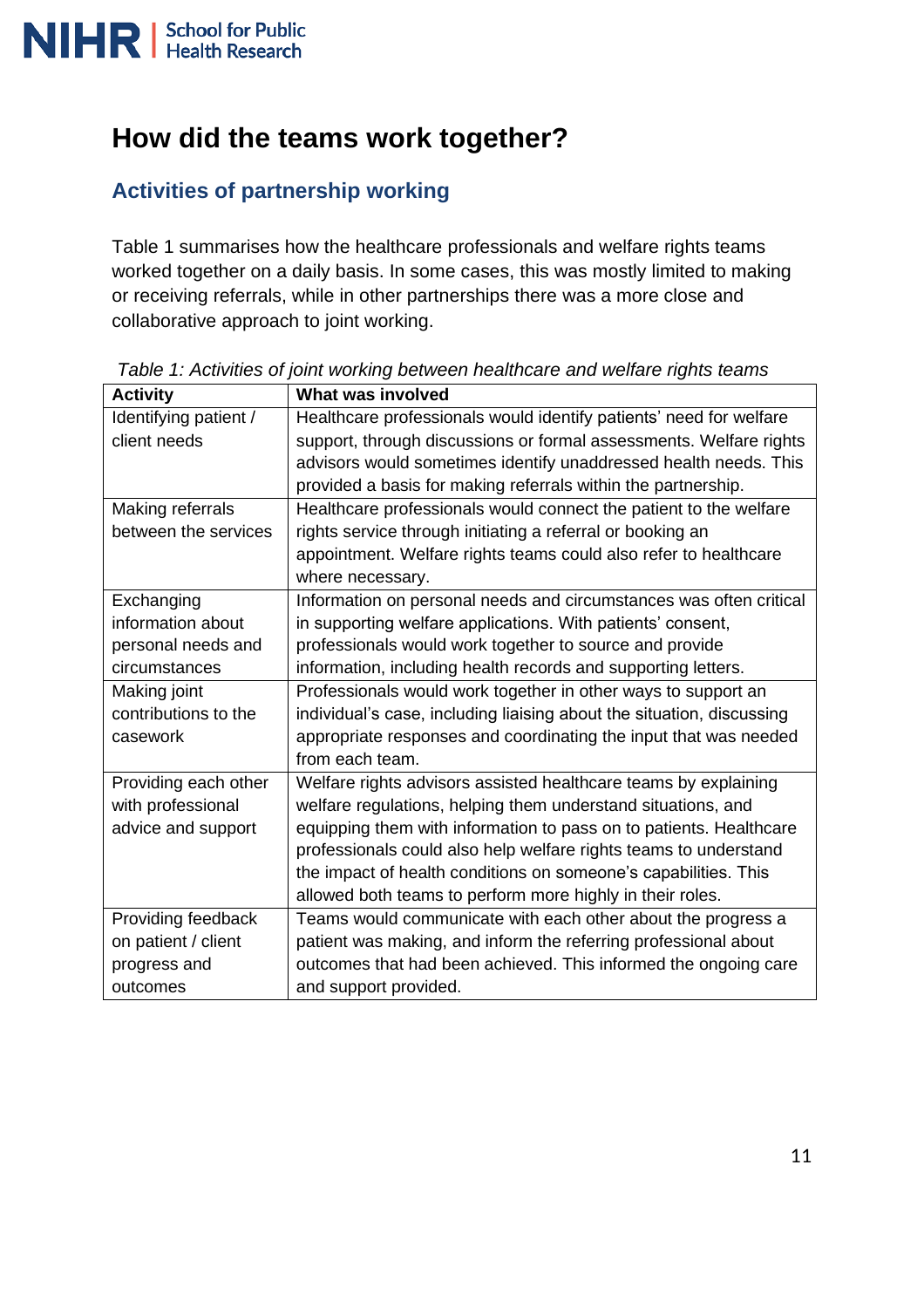# **What encouraged or prevented engagement?**

Figure 2 displays the main factors that influenced whether healthcare professionals and welfare rights advisors would work together closely. These factors included personal attitudes and beliefs, practical issues in joining up services, and other factors such as knowledge, skills and relationships.

## *Figure 2: Factors influencing engagement in collaborative working*



These themes are described in more detail below:

### **Willingness**

### - **Sentiment towards partnership:**

Staff who had positive views about working in partnership were more engaged in making referrals and participating in other ways. They welcomed the new team members and helped promote and facilitate the partnership.

## - **Perceived value of partnership:**

Staff who valued the partnership engaged well with it, because they saw and understood the benefits for themselves and their patients. Belief in the importance of non-medical interventions and interdisciplinary approaches contributed to positive views.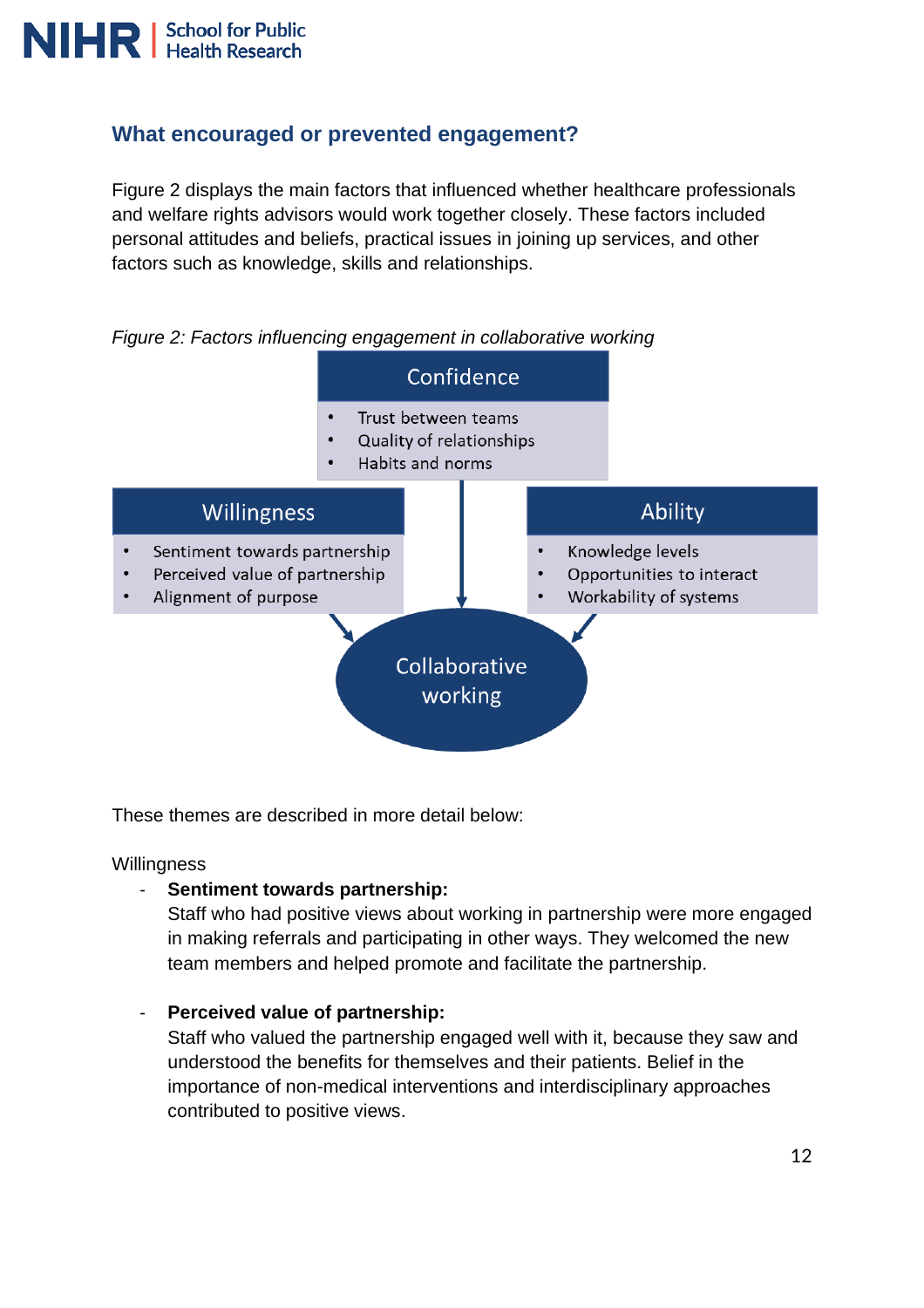## - **Alignment of purpose:**

Staff worked together well when they saw collaboration as an acceptable part of their role and an important responsibility in supporting their patients. Clashing professional views and culture could inhibit teamwork.

Ability

## - **Knowledge levels:**

Health teams needed to be aware of the welfare rights service and its role in supporting patient care. They also needed to understand what assistance it offered, who would benefit from a referral, and when and how to engage with the welfare rights team.

## - **Opportunities to interact:**

Staff needed opportunities to cross paths, interact and communicate in their day-to-day work. This enabled them to work together practically and facilitated learning and relationship building.

## - **Workability of systems:**

Administrative systems needed to be in place to enable joint working between teams (e.g. patient consent, data security and IT). Ways of working also needed to be as quick and simple as possible to facilitate engagement.

### **Confidence**

### - **Trust between teams:**

Staff felt confident working together when they trusted in the competence and professionalism of the other team. This developed with experience of working together and could take some time in the early stages.

## - **Quality of relationships:**

Positive relationships were important, encouraging good communication and collaboration between team members. Difficult relationships could inhibit effective team working.

### - **Habits and norms:**

Interdisciplinary working required new knowledge, skills and habits. Staff engaged well once the new system had become a routine, natural and automatic part of everyday activities.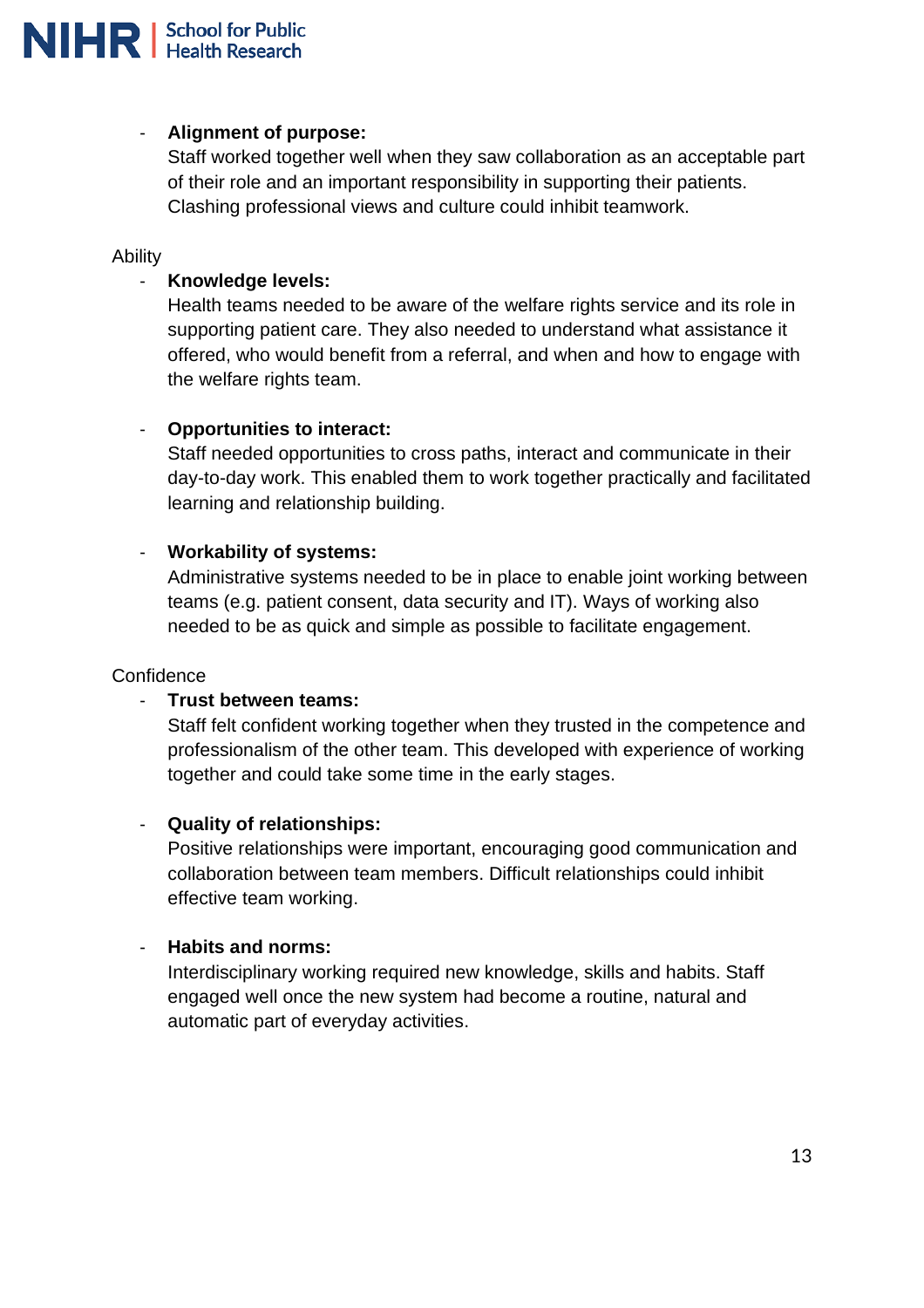"(Hospital) social work department, we are actively liaising with them all day every day. So we are in and out of their offices, they come to us all the time, you know the offices are busy with people knocking on the door, 'Can we just have a little bit of help with this, or can you help me with that'". Welfare rights advisor

# **What actions can be taken to facilitate collaborative working?**

✓ **Promote the partnership to the relevant teams**

This raises awareness and acts as a reminder for people. Consider attending and talking at meetings, producing promotional materials or sending regular updates.

✓ **Provide opportunities to learn about the partnership**

This ensures people have a good understanding of the service. Consider offering information and trainings, doing inductions or offering shadowing opportunities.

✓ **Create opportunities for the teams to interact**

This makes communication easier and enables colleagues to build relationships. If day-to-day interaction is not possible, ensure teams are regularly included in relevant meetings, events or away days.

✓ **Provide feedback on the outcomes of advice work**

This ensures that referring professionals understand the positive impacts of the advice service and increases their motivation to refer again in future. Consider providing updates during teamwork or producing regular progress reports.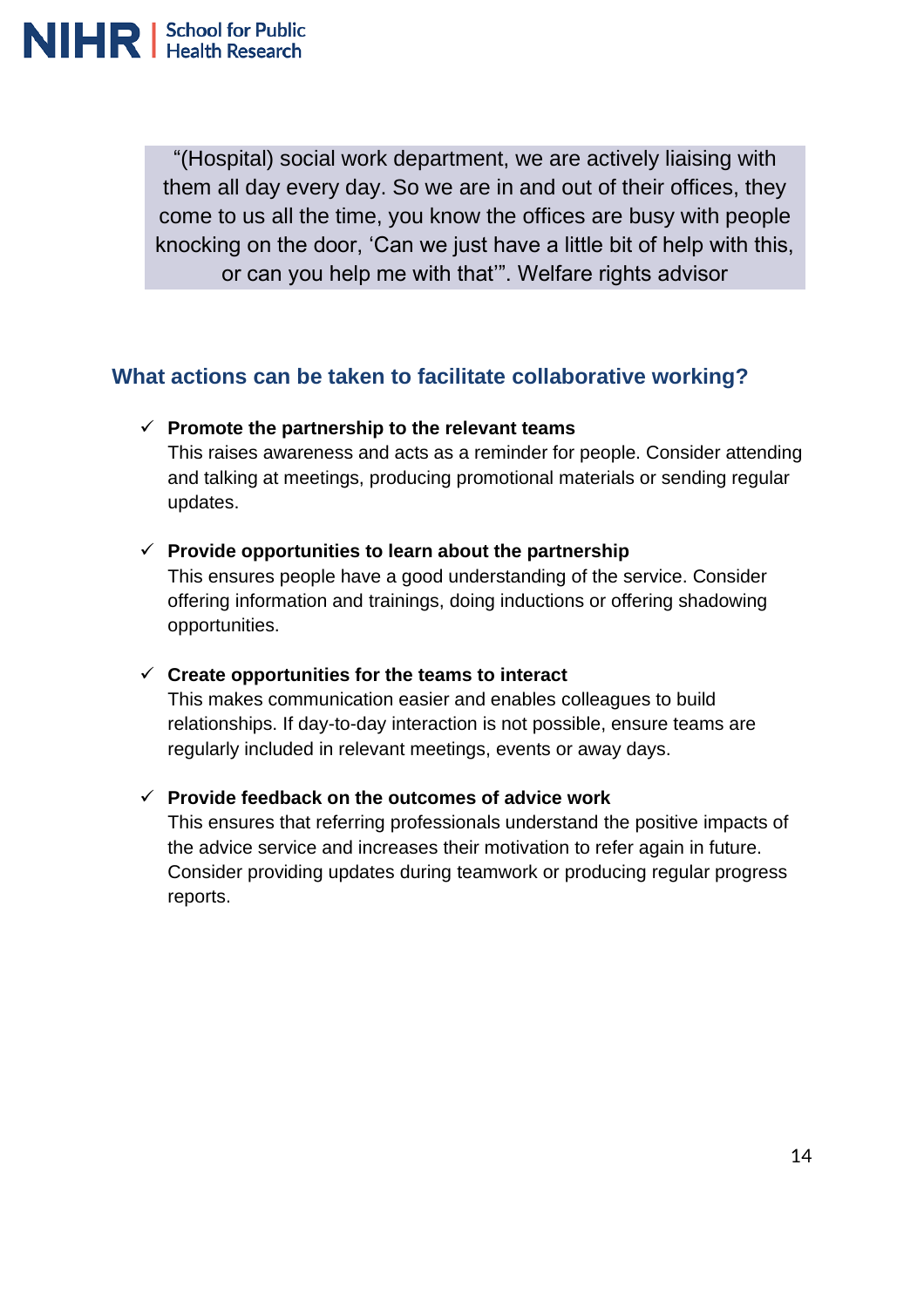

# **Reflections on wider issues affecting partnership working**

#### **Physical and administrative barriers to collaboration**

For close collaborative working between teams, the professionals needed to be able to interact and communicate during their day-to-day work. This allowed them to build trusting relationships, discuss their work and share necessary information. There were physical barriers to this in some cases, where teams worked in separate spaces with little opportunity for interaction. This was particularly notable in primary care settings. Creating shared workspaces can be challenging in primary care, but other methods can help to build trust and team identity through informal communication. This includes interdisciplinary team meetings, team building activities and use of technology<sup>19</sup>. There were also administrative barriers to collaboration in some services. For teams to make referrals and exchange patient information, there need to be processes in place for patient consent and secure data exchange. Shared IT systems were used in some places that enabled more secure and efficient access to information.

#### **Strong leadership for creating system change**

Any new system requires behaviour change on the part of staff teams, which can be challenging to introduce and sustain. Strong leadership plays a critical role in enabling this transition. In the partnerships studied, leadership was shown by people in a variety of roles, including frontline staff as well as managers. These people could facilitate team working by motivating colleagues, reminding and encouraging participation, providing information and education, influencing team culture, ensuring inclusion in team activities, managing any relationship issues, and helping with the practicalities of integration. In some partnerships, the welfare rights service was formally branded under a healthcare brand, which conferred an internal identity that seemed to encourage greater trust and openness between colleagues.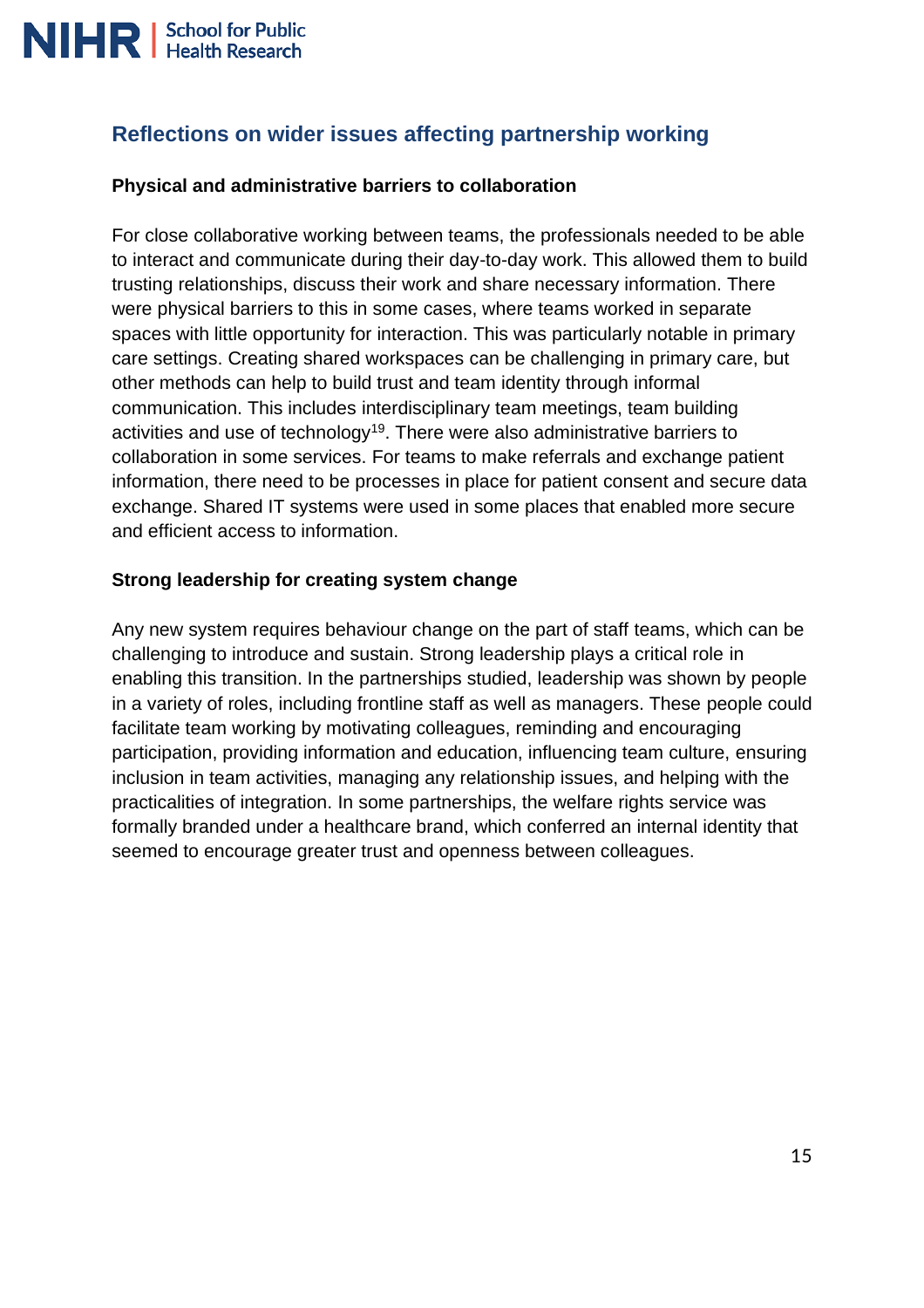

# **What were the impacts of partnership working?**

The research explored the benefits of working in partnerships, which staff had experienced themselves or witnessed in their patients / clients. The passage below describes how these outcomes came about.

"I think the co-location element is important for patients. You know, patients are really delighted when you say you've got this service and it's in the room next door or it's one floor up – patients really like that, so I think it's important to them". Healthcare professional

# **The benefits of service links**

Some of the benefits of the partnerships came about because the advice service was present in the healthcare setting, patients were being referred and welfare rights issues were being sorted out. These included:

- ✓ **Having a valuable resource to meet patients' welfare needs:** Working with a dedicated welfare rights service enabled care teams to address welfare rights issues that were impacting on patients' wellbeing, but were complex to manage and outside their realm of professional expertise.
- ✓ **Allowing care teams to focus on caring:**

By making referrals to advice teams, care teams were freed from needing to manage time-consuming welfare rights issues and could focus on their caring roles. The convenience and support from in-house welfare rights advisors was greatly appreciated.

- ✓ **Providing easier access to legal assistance for individuals:** Being physically present in the healthcare setting, patients could see the welfare rights service and access it unprompted. Others were signposted or referred directly by care teams.
- ✓ **Achieving positive welfare outcomes for individuals:** The welfare rights advice services were highly successful in achieving improvements in financial circumstances, living conditions and other socioeconomic outcomes for patients.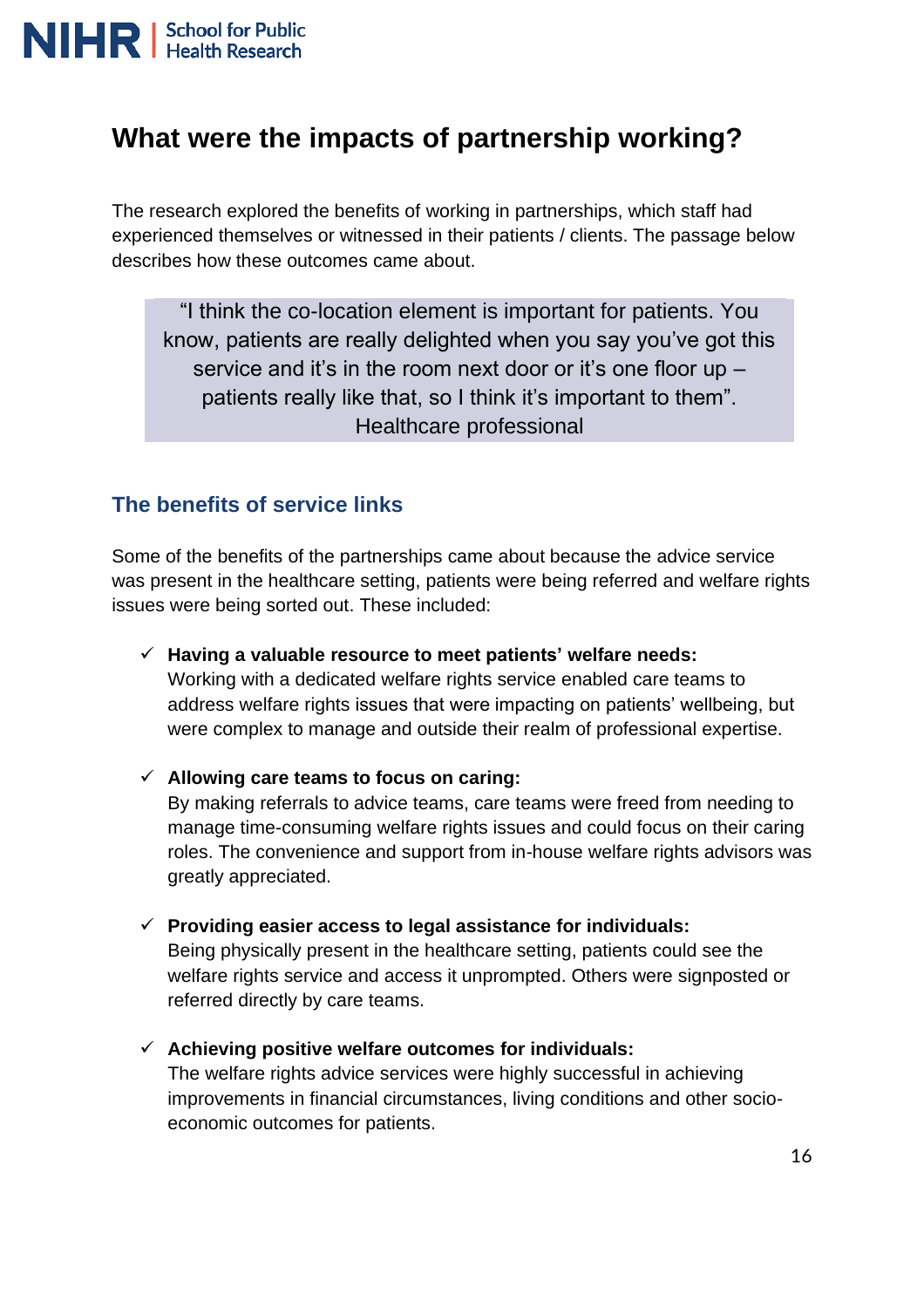

### ✓ **Supporting and improving mental health:**

Welfare rights problems caused significant mental distress, and receiving assistance provided immediate relief and reassurance for people. The improvements in financial position and living circumstances also improved mental wellbeing and quality of life. Some patients could engage better with their care once the welfare rights issues had been addressed.

## ✓ **Providing a more positive patient experience:**

Patients were grateful to have welfare advice available to them at a time of need and without having to seek help from unknown external services. They appreciated the trusted support, convenient access and expert assistance.

#### ✓ **Supporting hospital discharge:**

Hospital discharge could be delayed if patients had outstanding housing and benefits problems. The welfare rights service helped to resolve these issues and speed up hospital discharge.

## **The added value of closer collaboration**

There were also a range of benefits which occurred due to the healthcare professionals and welfare rights teams working together more closely in their day-today roles. These included:

- ✓ **Ensuring more consistent and timely access to advice:** When teams proactively identified and referred patients with welfare needs, this meant welfare rights issues were identified more consistently and referred at an early stage.
- ✓ **Facilitating access to medical evidence for welfare casework:** Working with healthcare teams enabled welfare rights advisors to source essential medical evidence. This was only possible due to trusting personal relationships and internal communication between teams.
- ✓ **Producing better success rates for welfare claims:** By working with healthcare teams, welfare rights advisors could source medical evidence and discuss the needs of individuals. This allowed them to prepare a much stronger legal case, which improved the success rates of welfare claims.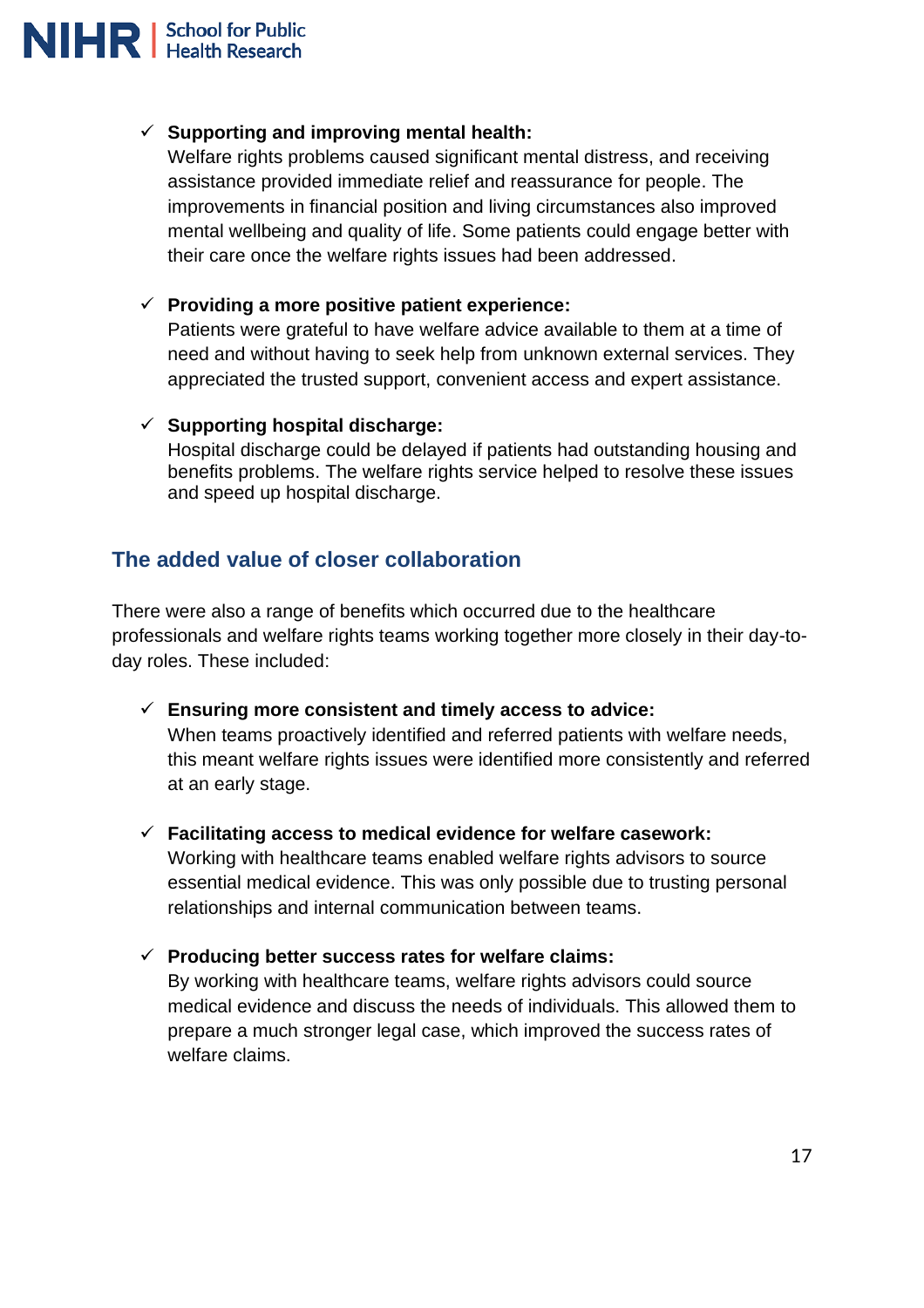

#### ✓ **Providing more seamless support for service users:**

Coordination and discussion between teams meant that patients received help that was more seamlessly integrated with their care, and ensured staff members were fully informed about their needs.

#### ✓ **Improved staff knowledge of individuals' needs:**

By communicating and working together on individual cases, staff gained a better understanding of the person's needs and situation. This meant both health and welfare teams were able to provide more efficient and effective support.

## ✓ **Improved staff skills and expertise:**

By working together and consulting each other, both healthcare and welfare rights teams broadened their professional knowledge and became increasingly able to assist patients with related issues.

"If we didn't have that medical evidence, claims are more likely to be refused, and then that's more appeals, which is more worrying obviously for the clients. So if we have effective evidence… evidence from the Clinical Nurse Specialists is really valuable." Welfare rights advisor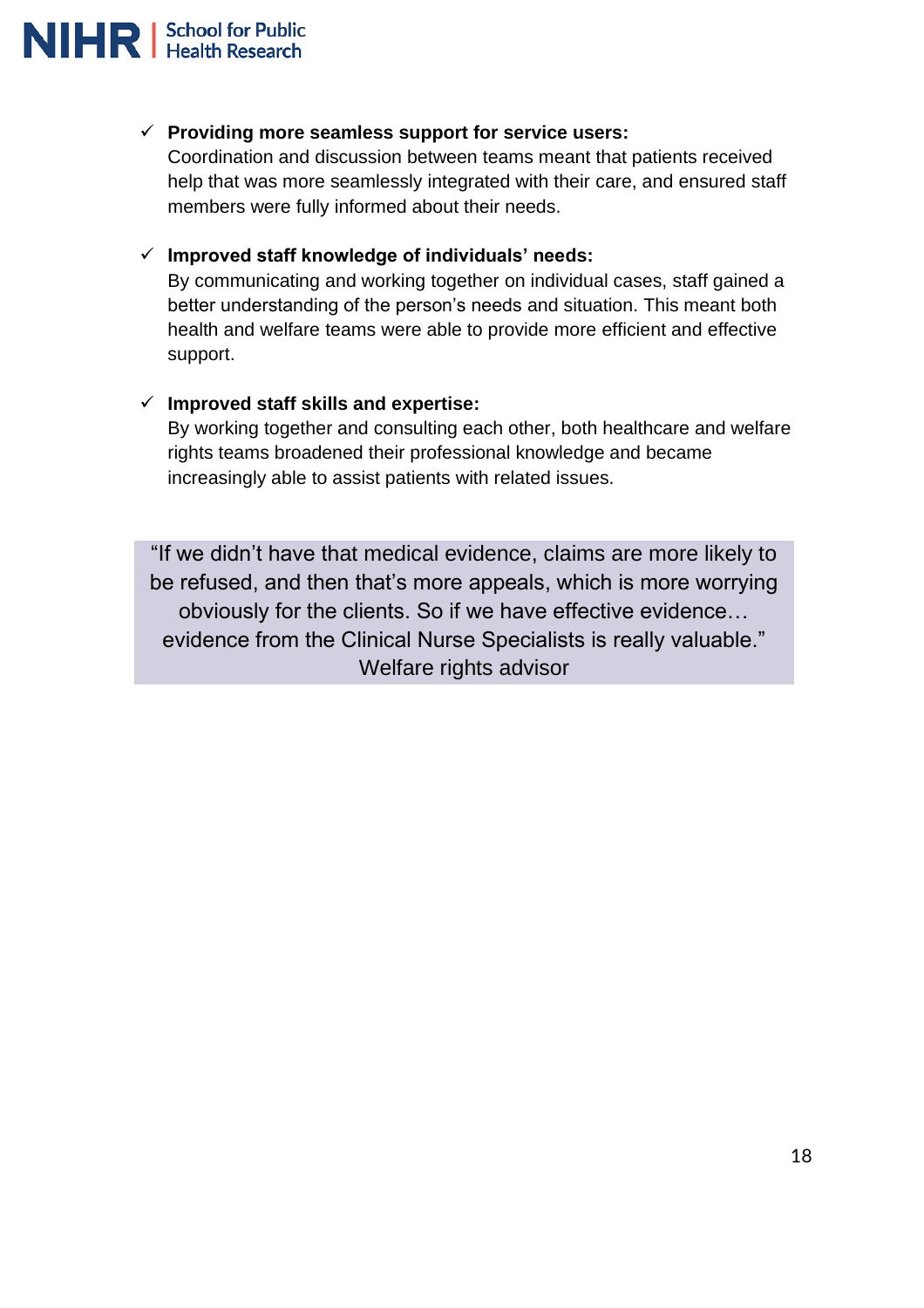

# **What affected sustainability of the partnerships?**

# **Experiences of the services over time**

The age of the partnerships varied considerably within the group of services studied. Two had existed for between 20-30 years, while three were under five years old. Three of the partnerships had come to an end, during or shortly before the study period. In each of these cases, the service closure was related to funding issues: two had their funding removed and one had their rent raised and could no longer afford to operate in the primary care setting.

Figure 3 displays the main factors that influenced whether resourcing of the partnerships was maintained. These included the attitudes and beliefs of funders, overall availability of resources, and other factors that influenced decision-making such as evidence, reputation, and local relationships.

# **What enabled or prevented continued resourcing?**

*Figure 3: Factors influencing whether resourcing was maintained*

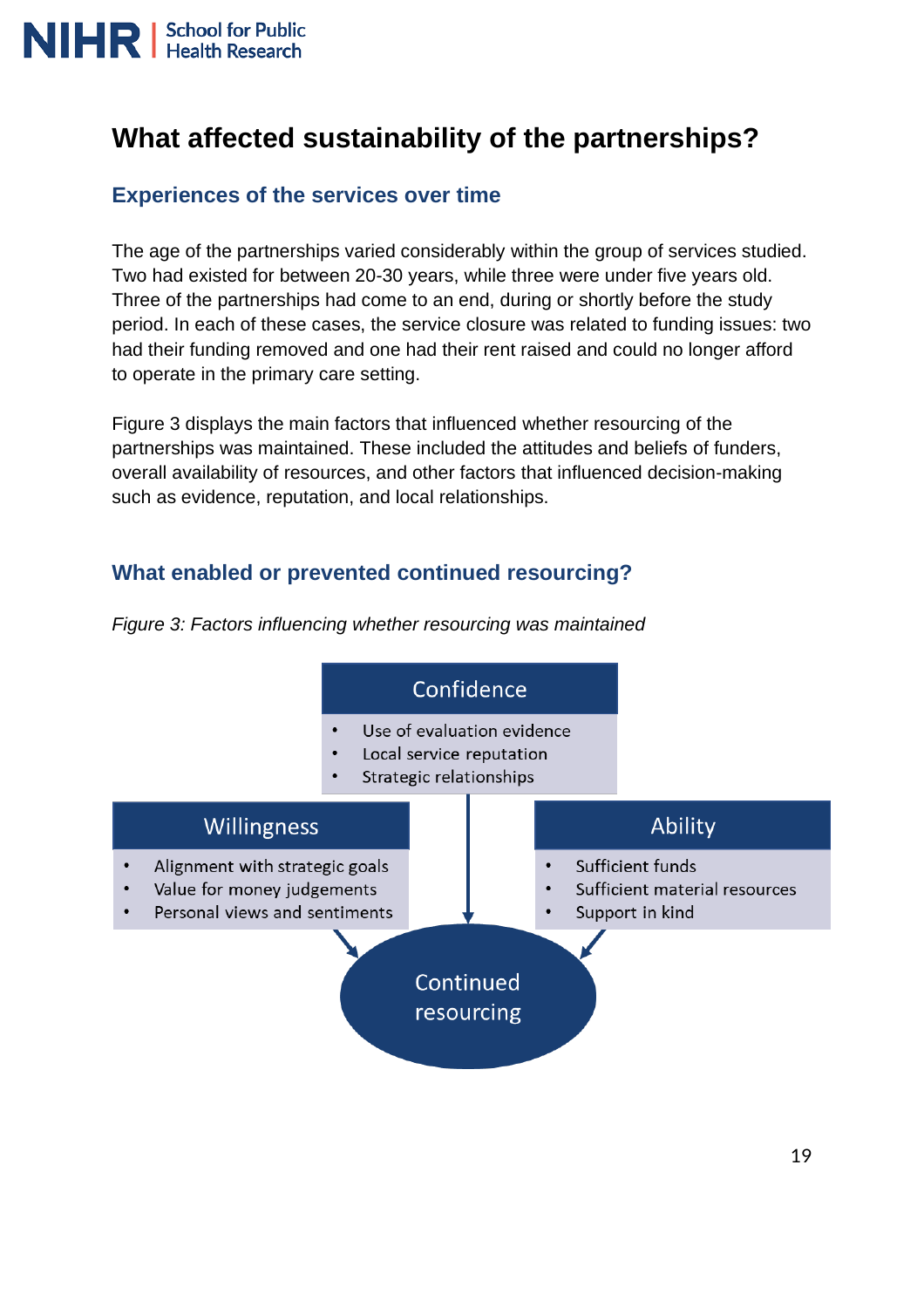

These themes are described in more detail below:

#### **Willingness**

#### - **Alignment with strategic goals:**

Funders were supportive when they felt the partnership was contributing to their own strategic aims and priorities. Questions about which organisation should be responsible for funding the partnership could cause tension and discontent.

### - **Value for money judgements:**

Funders views on the partnerships were influenced by whether they felt the service was meeting an important need and delivering high quality, impactful work for the investment.

#### - **Personal views and sentiments:**

Funders with positive views on the partnerships had supported them over time and protected budgets through times of change. Negative perceptions of the service had contributed to funding removal.

#### Ability

### - **Sufficient funds:**

Availability of funds was an ongoing challenge that was influenced by wider economic and political circumstances. This could place significant pressure on funders, and many partnerships operated on short-term and minimal funding.

### - **Sufficient material resources:**

Additional material resources were needed to keep the projects going, such as physical space for appointments and sufficient staffing capacity.

### - **Support in kind:**

Contributing non-financial resources made a big difference to partnerships day-to-day operations, such as rent-free space, administrative support, equipment and training.

### **Confidence**

### Use of evaluation evidence:

Strong evaluation helped partnerships to demonstrate their impacts. Funders were impressed by evaluations that communicated outcomes that were important to them, which contributed to ongoing financial support.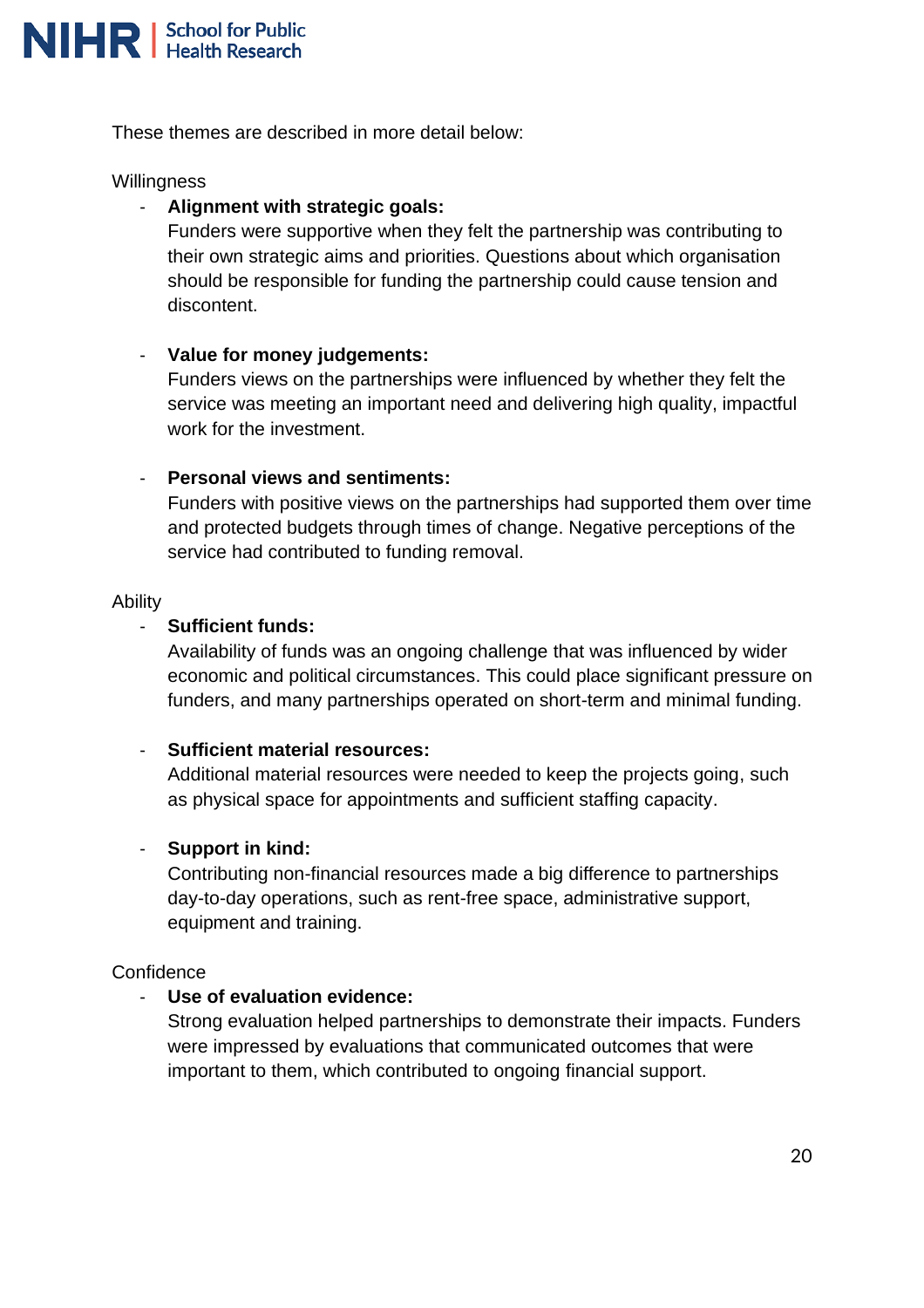

#### - **Local service reputation:**

Some of the partnerships were widely known for their excellent work and well promoted locally (and sometimes nationally). This high profile and positive reputation contributed to support at strategic level.

#### - **Strategic relationships:**

Relationships between leaders were important for a strong partnership between organisations. Working together closely ensured the service was developed according to needs and expectations, and any issues were communicated and addressed.

"I've kept it going because I can see the impact is has on people. As well as the individual difference it makes to those families, it brings a lot of money into the county… so my heart's been in it." **Commissioner** 

## **What actions can be taken to support sustainability?**

✓ **Evaluate the service to demonstrate relevant achievements**

This ensures funders have the evidence they need to back their investment decisions. Funders and providers should work together to set expectations and understand information needs.

### ✓ **Champion and promote the service locally**

This raises awareness of the partnership and increases local recognition of its importance. Consider promoting the work at meetings or conferences, and through publications or other media.

#### ✓ **Build strong relationships at strategic level**

This helped to build recognition, understanding and support for the service among senior leaders. Aim for regular communication and progress updates, and work together to develop and improve the service.

#### ✓ **Consider joint resourcing where possible**

Where this occurred, joint resourcing by public funders had created a stronger sense of joint ownership and increased the resources available to the partnership.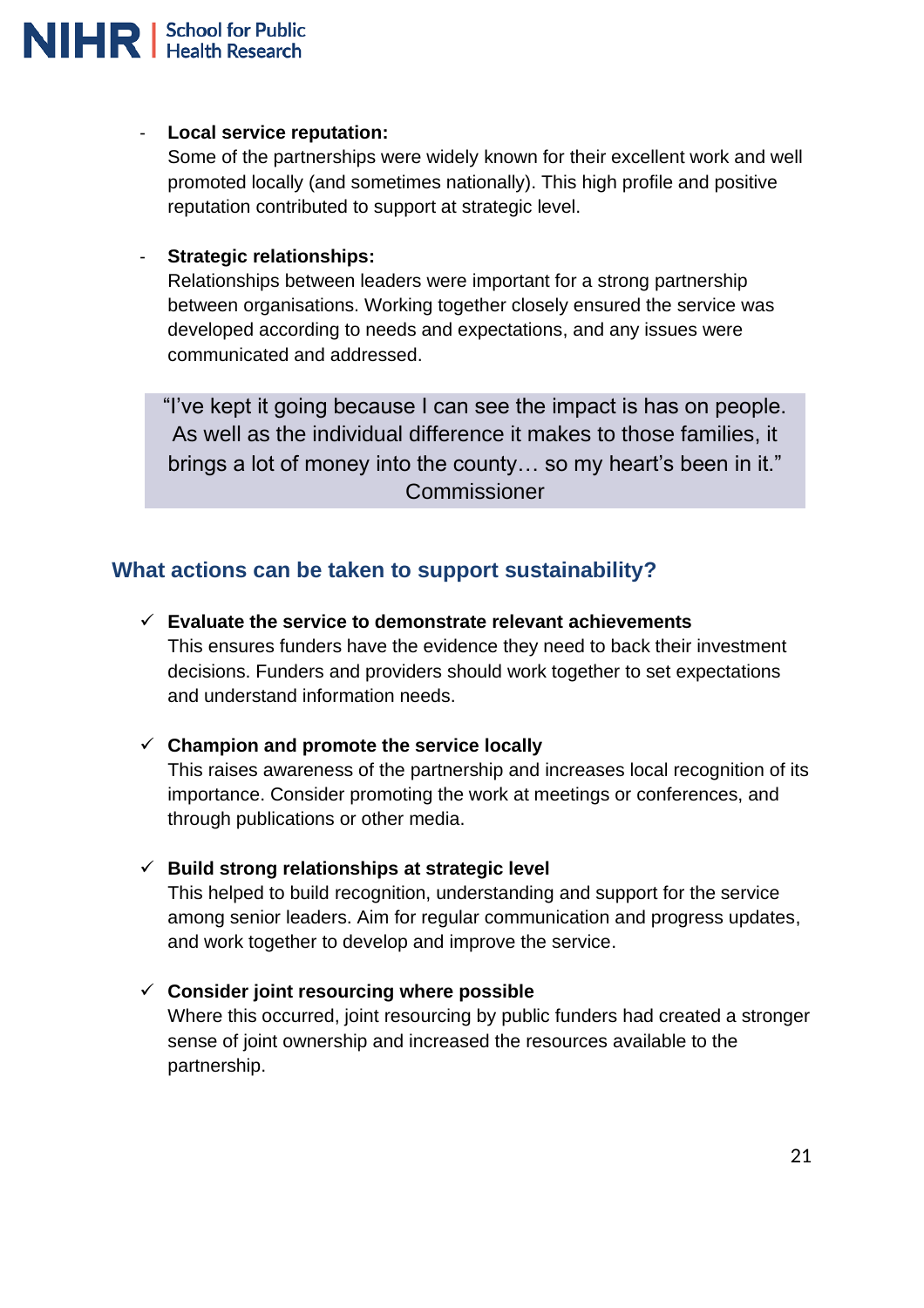

# **Reflections on wider issues affecting sustainability**

### **Economic and political circumstances**

Over time, economic and political changes had affected the availability of funds for the partnerships. The situation has become increasingly difficult over recent years: local authorities have faced annual budget cuts, and health services have needed to make efficiency savings in the face of growing financial problems. The Covid-19 pandemic has compounded these difficulties and placed additional pressure on funders. Poorer regions of the country have been impacted to a greater extent.

## **Individual versus collective organisational goals**

In the face of financial pressure, some funders had needed to focus in on narrower goals relevant to their individual organisation's priorities. The research identified that funders could often feel they were pulling more than their fair share of the weight, and that they should not alone be responsible for funding the partnership. These concerns were not identified in jointly funded partnerships, where ownership of the project was collective and the organisations were working together towards broader joint goals for the population. This highlights the potential of joint resourcing to support cross-sector partnership working.

### **Destabilising effects of wider system change**

Inevitably, the frequent changes to health service policies and structures had also affected the stability of partnerships over time. At times these changes were helpful, and some partnerships had been established under initiatives to facilitate collaboration between the NHS and third sector organisations. However, other shifts had been more destabilizing, and some partnerships had been cut back or decommissioned in restructures, including those aimed at making financial savings or introducing new systems like social prescribing. The current move towards Integrated Care Systems strengthens the case for cross-sector collaborative working, but comes with uncertainties for existing partnerships as the systems are designed and introduced.

### **Supportive leadership as a mainstay**

This research highlighted the importance of leadership in ensuring the continuity of partnerships over time. Strong and passionate champions were critical in building and maintaining support for the partnerships. This leadership was shown by people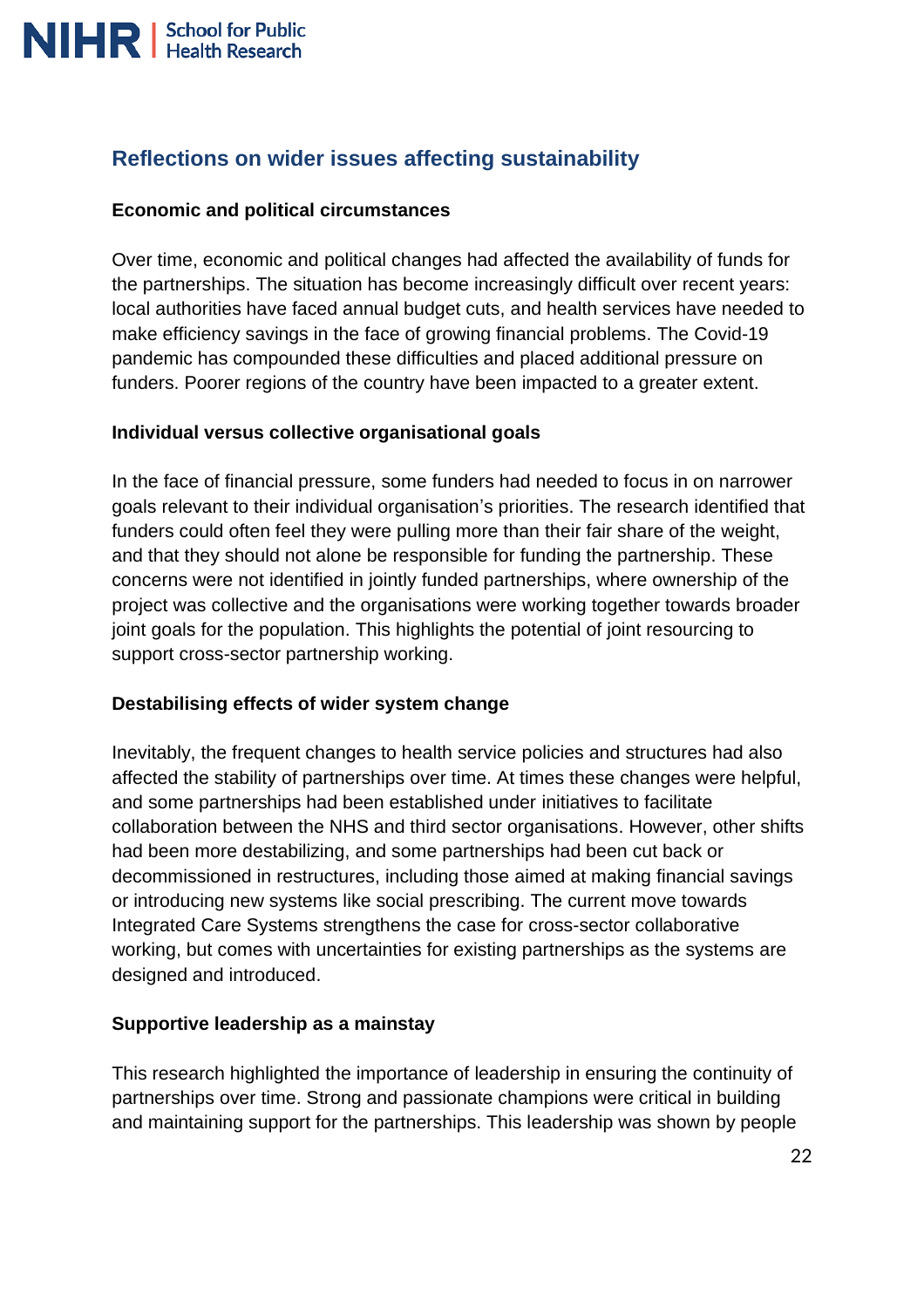

in different roles, including service managers, funders and senior system leaders. These people played an important role in promoting the work widely, evaluating the services and communicating about the impacts of the partnerships. Supportive leaders could advocate for the partnership at strategic level, influence funding decisions, and in some cases have budgets protected. Strong and enduring leadership had been a critical feature of longstanding partnerships. However, in the most severe financial circumstances it was sometimes not enough to protect projects and even services that were universally valued had been lost due to funding pressure.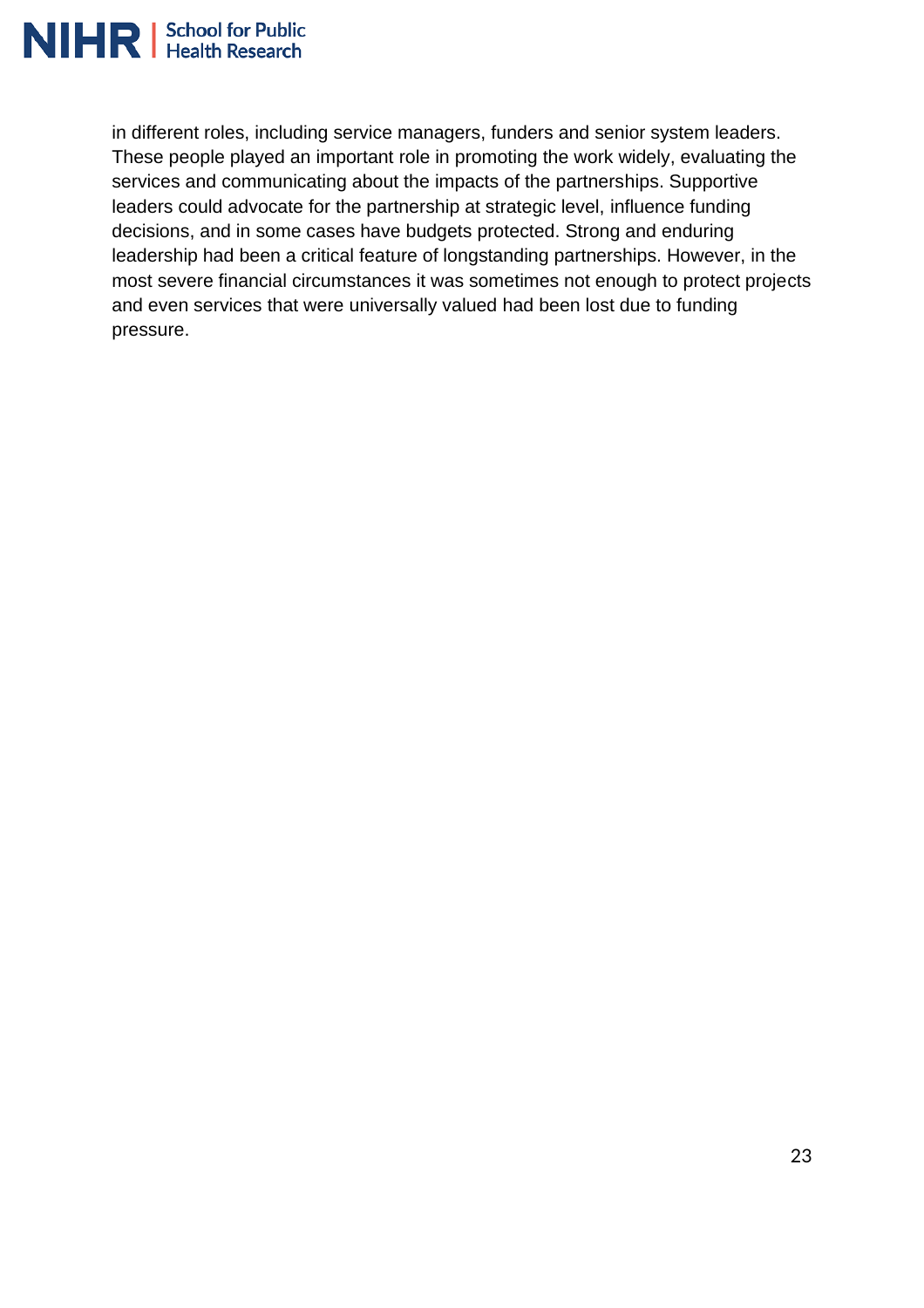

# **Recommendations**

# **Recommendations relating to service design**

- 1. Involve local stakeholders in the design and ongoing development of partnerships, to ensure they are responsive to needs and easy to engage with in practice (input from both patients and staff can be valuable).
- 2. Build referral links with a wide range of healthcare professionals (including nursing, mental health, social work, administrative staff, among others) to broaden access.
- 3. Where capacity is limited, consider a focus on areas of high need (e.g. geographical pockets of deprivation, or service user groups with high rates of welfare issues).
- 4. For partnerships aimed at the general population through primary care, aim to ensure equitable access for patients in the region (e.g. could open the service to neighbouring practices or use remote methods to extend reach).
- 5. Form links among local advice providers for additional capacity and legal expertise, including through volunteer and pro-bono support.
- 6. For groups with multiple and complex needs, consider embedding welfare rights advisors within multidisciplinary teams to streamline inter-agency working and provide more tailored support.

# **Recommendations relating to collaborative working**

- 1. Regularly promote the partnership among healthcare teams locally, to ensure visibility and ongoing awareness.
- 2. Provide opportunities to learn about the partnership (e.g. trainings, inductions), to develop the necessary knowledge for joint working.
- 3. Cultivate relationships with healthcare teams (including health and social care professionals and administrative staff), to build trust in the partnership.
- 4. Seek project champions in the health service, to help promote and encourage engagement among teams.
- 5. Create regular opportunities for staff to interact, communicate and get to know each other; for example, through interdisciplinary meetings.
- 6. Provide feedback on the outcomes of referrals to welfare advice, to increase understanding and motivation among referrers.
- 7. Ensure that processes are in place for information security, confidentiality and consent for information sharing, to enable collaborative working on patient cases.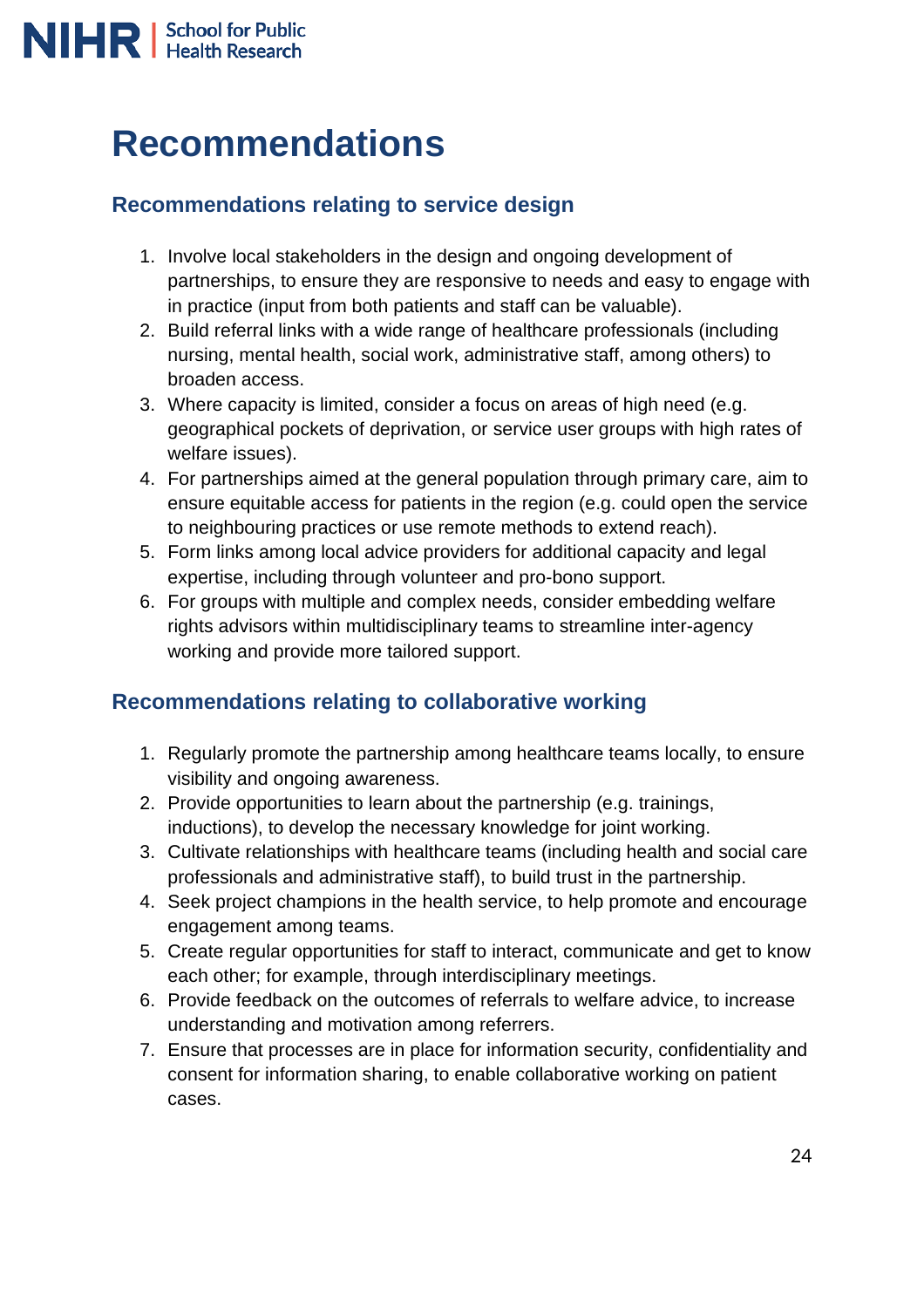

# **Recommendations relating to sustainability**

- 1. Evaluate the service in the light of local funder priorities, to demonstrate relevant impacts.
- 2. Promote the service locally, to raise awareness of its achievements for the local community / patient group.
- 3. Seek out prominent health service champions, to support the partnership in strategic discussions.
- 4. Maintain relationships between organisations at strategic level, to develop and improve the service collaboratively over time.
- 5. Make the goals of the partnership explicit at the start, to ensure the purpose remains clear through changes in management. Ensure any new goals or revised priorities are communicated.
- 6. Consider joint funding arrangements between partner organisations (where possible locally), to create a sense of joint ownership and increase the available resources.
- 7. Partner organisations should jointly contribute non-financial resources to support the partnership, such as rent-free space, administrative support, training or IT equipment.

# **Recommendations relating to national action**

- 1. Convene a professional peer network / community of practice, to capture and share learning across services.
- 2. Develop implementation guidance, to support replication and wider adoption of health-justice partnerships.
- 3. Develop guidance on evaluation, to support local services in evidencing their impacts.
- 4. Develop training resources, to support capability and readiness for interdisciplinary working among health and legal teams.
- 5. Campaign at a national level for greater recognition and support from both health and legal sectors.
- 6. Conduct further research on issues where evidence is limited, to facilitate buyin from both sectors. E.g. Early intervention in legal issues, prevention of ill health, reducing pressure on healthcare services, addressing inequalities. Also finer breakdowns, e.g. where there is the greatest benefit (by patient groups / types of issues).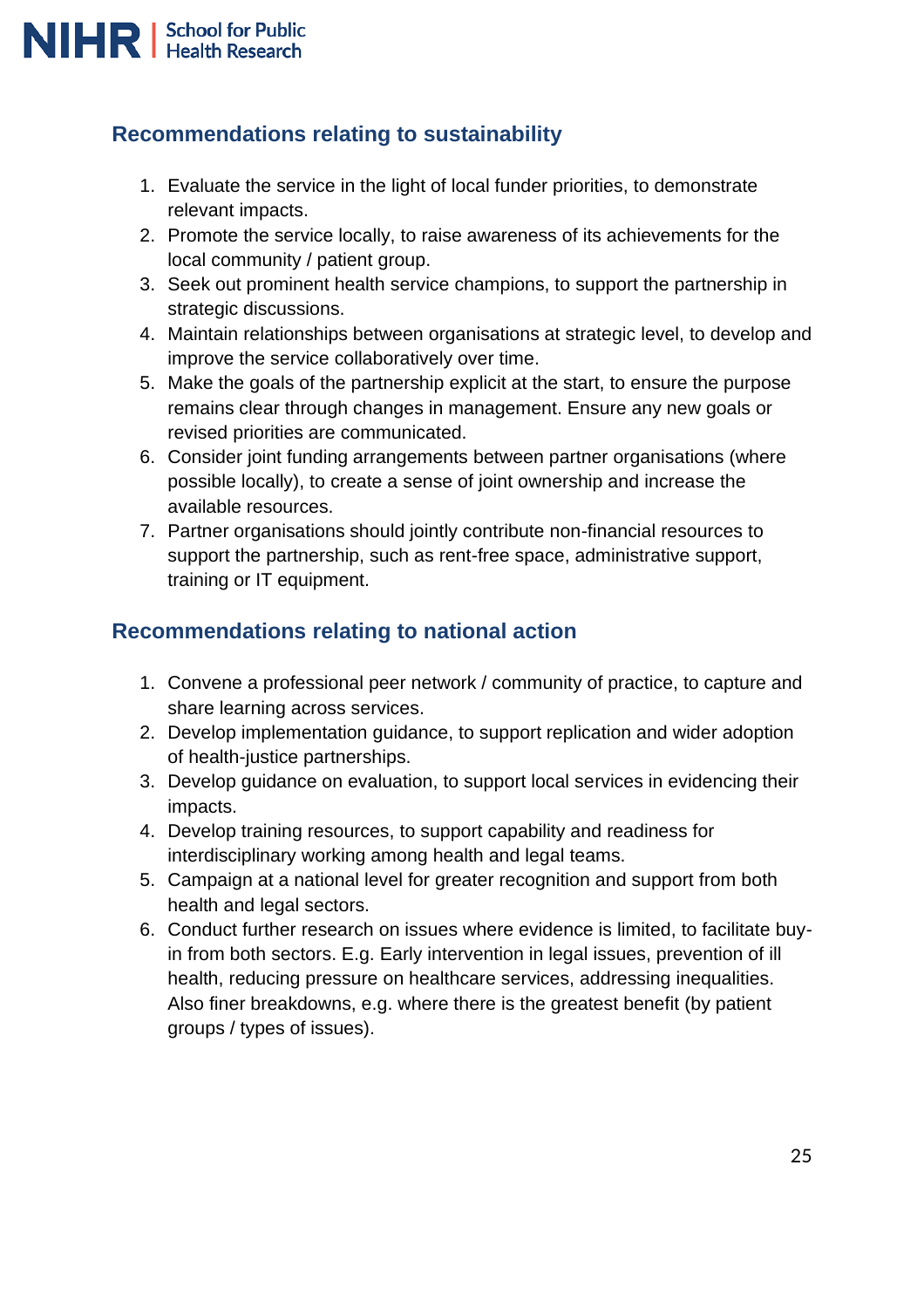

# **References**

- 1. Advice Services Alliance. The Advice Quality Standard. 2017.
- 2. McKeever G, Simpson M, Fitzpatrick C. Destitution and paths to justice. 2018.
- 3. Balmer N. English and Welsh Civil and Social Justice Panel Survey: Wave 2. 2013.
- 4. Commission on Social Determinants of Health. Closing the gap in a generation: Health equity through action on the social determinants of health. 2008.
- 5. Genn H. When Law is Good for Your Health: Mitigating the Social Determinants of Health through Access to Justice. *Curr Leg Probl*. 2019;72(1):159-202. doi:10.1093/clp/cuz003
- 6. Webster H, Morrison J. Economic security and long-term conditions. 2021.
- 7. Beardon S, Genn H. The Health Justice Landscape in England and Wales: Social welfare legal services in health settings. 2018.
- 8. Arad Research. An assessment of the implementation of the "Better Advice, Better Lives" scheme: Final Report. 2015.
- 9. Scottish Public Health Network NHS Health Scotland and the Improvement Service. Briefing paper: Specialist Link Workers (Welfare Rights Advice) in General Practice. 2018.
- 10. Health Justice Australia. HJA website. https://www.healthjustice.org.au/.
- 11. National Center for Medical-Legal Partnership. NCMLP website. https://medical-legalpartnership.org/.
- 12. Beardon S, Woodhead C, Cooper S, Ingram E, Genn H, Raine R. International Evidence on the Impact of Health-Justice Partnerships: A Systematic Scoping Review. *Public Health Rev*. 2021;42(1603976). doi:10.3389/phrs.2021.1603976
- 13. Joseph Rowntree Foundation. UK Poverty 2021/21. 2021.
- 14. Hudson-Sharp N, Munro-Lott N, Rolfe H, Runge J. The impact of welfare reform and welfare-to-work programmes: an evidence review. 2018.
- 15. Newman D, Mant J, Gordon F. Vulnerability, legal need and technology in England and Wales. *Int J Discrim Law*. 2021;21(3):230-253. doi:10.1177/13582291211031375
- 16. The Low Commission. Tackling the Advice Deficit: A strategy for access to advice and legal support on social welfare law in England and Wales. 2014. https://www.lag.org.uk/about-us/policy/the-low-commission-200551. Accessed January 24, 2022.
- 17. NHS. The NHS Long Term Plan. 2019. https://www.longtermplan.nhs.uk/. Accessed January 24, 2022.
- 18. Department of Health and Social Care. Integration and Innovation: working together to improve health and social care for all. 2021.
- 19. Baird B, Cauhan K, Boyle T, Heller A, Price C. How to build effective teams in general practice. January 2020. https://www.kingsfund.org.uk/publications/effective-teams-general-practice.